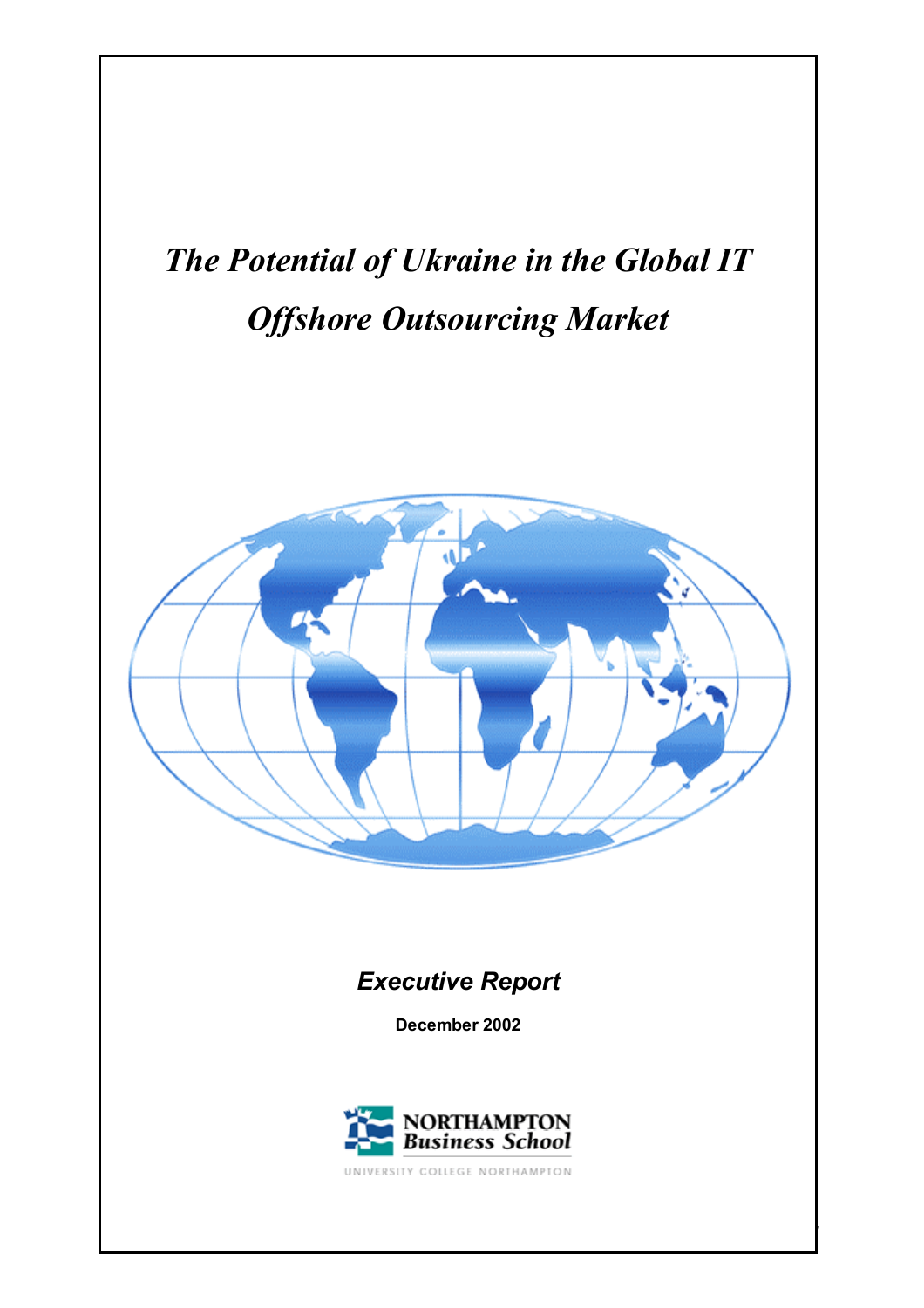# *The Authors*

**Sergiy Zatolyuk**, Project Leader, MSc Business Computing, Northampton Business School, UK. Contact: 20074903@northampton.ac.uk

**Bridget Allgood**, Project Supervisor, Senior Lecturer in IS at Northampton Business School, UK. Contact: bridget.allgood@northampton.ac.uk

## *Acknowledgments*

The authors wish to thank the following for their contribution to this report:

Brendan D'cruz, Northampton Business School, UK Victor Spiridonov, UASWD, Ukraine All (anonymous) individuals and firms who contributed their time to complete the survey

## *Terms and Conditions*

The following acts are strictly prohibited:

- Reproduction for Sale
- Posting on a Web Site
- Transmittal via the Internet

This publication is protected by United Kingdom copyright laws and international treaties. The entire contents of this publication are copyrighted by Northampton Business School and may not be reproduced, stored in another retrieval system, posted on a website, or transmitted in any form or by any means without prior written consent of the authors.

© 2002 Northampton Business School, Northampton, UK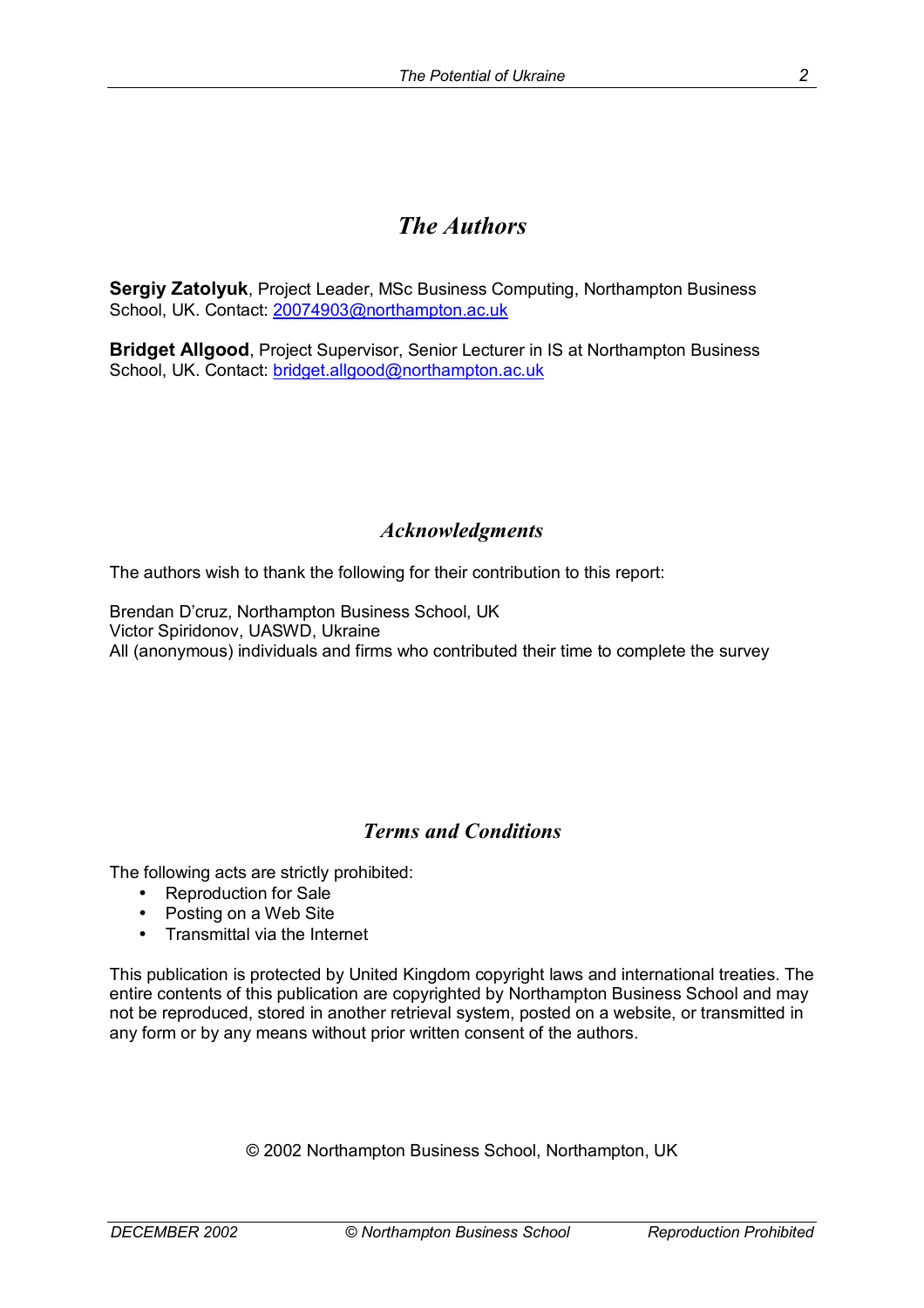## *Executive summary*

Many western companies have already established or intend to make business contacts with offshore service providers in order to reduce IT costs and to gain access to scarce technology expertise. The emerging global offshore outsourcing market offers ever-growing opportunities in international IT services and software development work. These opportunities have been well exploited by countries like India, Ireland and Israel.

The Ukraine is preoccupied with the challenges of economic transition from the Soviet to the Western economy model and has not as yet fully entered into the Global IT offshore outsourcing market, although some progress has already been made.

This study is an empirical investigation of the potential of Ukraine in the offshore outsourcing market. All important aspects of the industry have been examined using the Gartner Group country evaluation criteria. The method employed consisted of surveying thirty Ukrainian software companies some with extensive experience in offshore development work.

The Ukrainian software companies identified a number of issues, which need to be addressed. These are the liabilities that need to be overcome and include unfavorable taxation/legislation systems, absolute lack of government support, weak industry associations and others.

On the positive side strength of the Ukrainian outsourcing were identified. Encouraging aspects are the great human resources potential, fast growth of the industry, enthusiasm and optimism within the providers' environment.

Ukrainian software exporters have the potential to compete successfully in the global market. With progressive government policies, improved foreign language skills and better competence in business culture, they truly have the capability to make Ukraine a world class, prosperous IT services destination.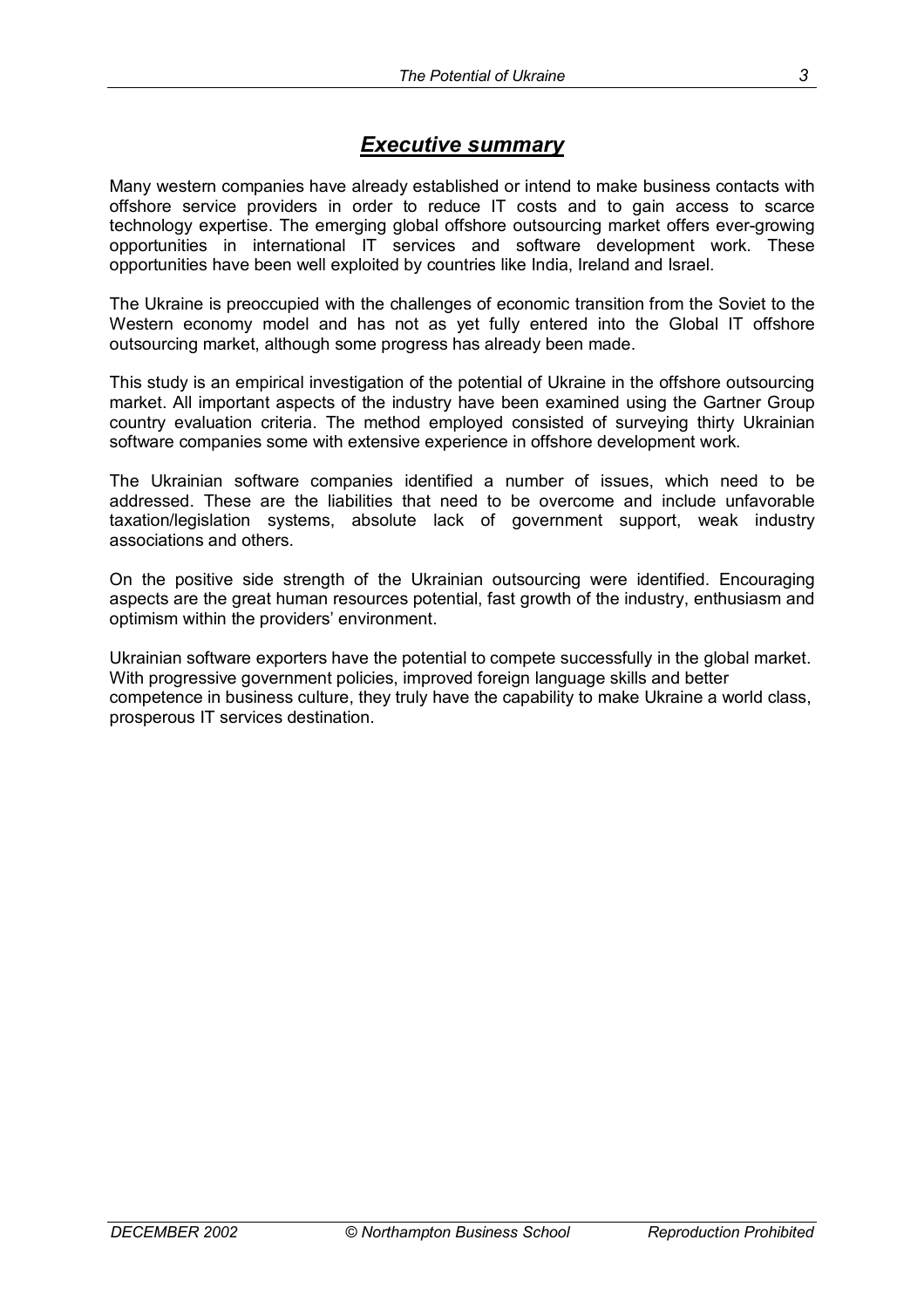# **Table of Content**

| $Concept  \dots 5$    |     |
|-----------------------|-----|
|                       |     |
| I<br>2<br>3<br>4<br>5 |     |
|                       |     |
|                       |     |
|                       |     |
|                       |     |
|                       | .28 |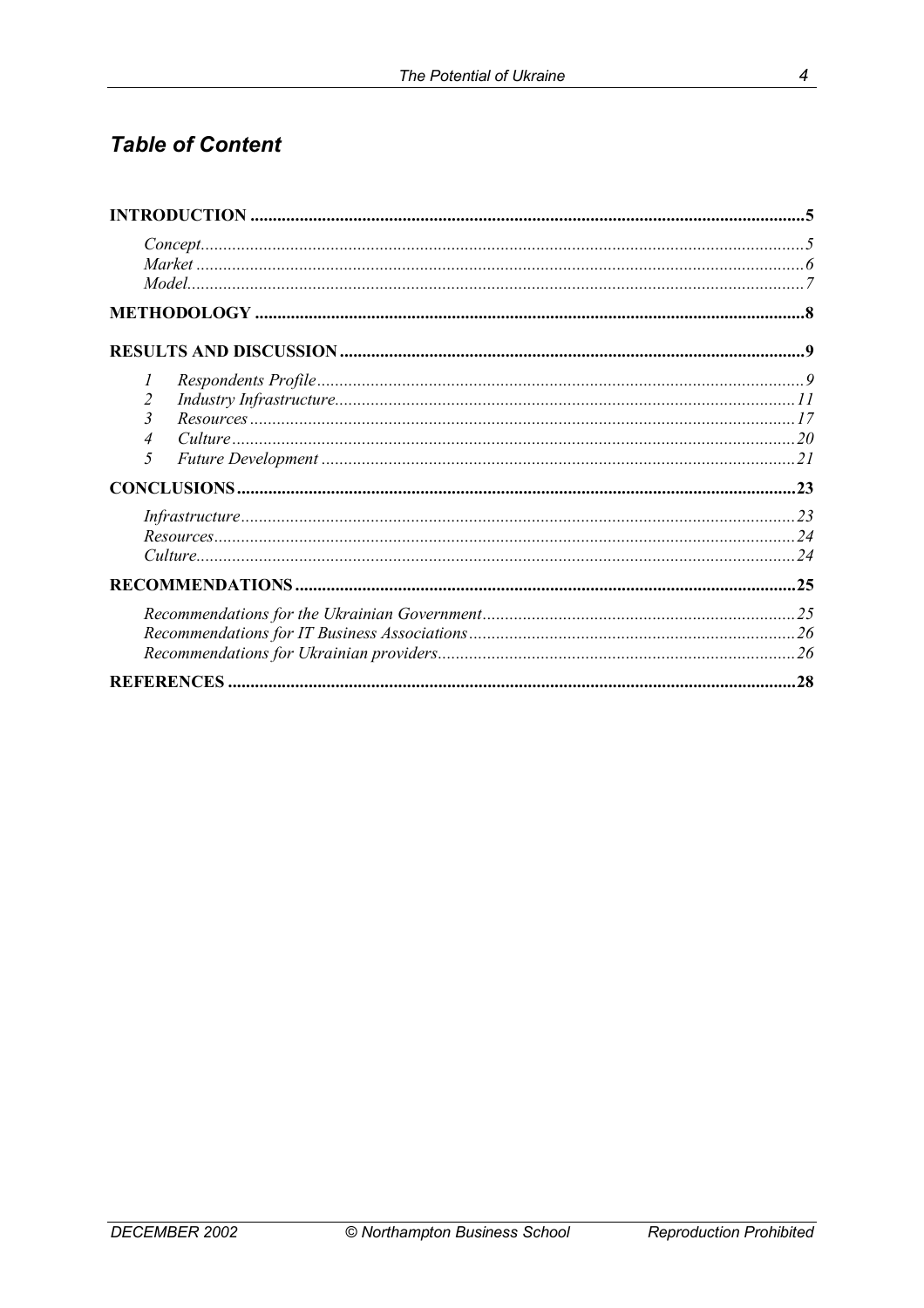## *Introduction*

### **Concept**

Offshore IT outsourcing has been an area of growing interest for many companies [Lacity and Willcocks, 2001; Gupta, 2002]. Although it currently represents 2% of the \$400 billion global IT services market, it is playing an increasingly important role in the IT (information technology) strategies of major corporations [Lane, 2002b]. Present business pressures on company executives are pushing them increasingly in search of experienced staff that can provide innovative technology skills and ideas. To acquire these competencies IT managers can choose from two strategies: either employ specialists or outsource. More and more often managers choose the latter.

IT outsourcing is not a new concept and there are a lot of examples of it in the literature [Due, 1992; Mason, 1990; Lacity and Willcocks, 2001]. However, offshore IT outsourcing is a recent fast-growing phenomenon that became common practice for many multinational corporations such as Intel Corporation, General Electric, Ford and many others [Carmel, 2002]. The growing acceptance of offshore delivery has led enterprises to move beyond lowskill and labour intensive tasks. Nowadays, offshore providers can deliver complex custom applications and advanced Web-based solutions. It is estimated that approximately half of the US Fortune 500 engage in offshore outsourcing of IT work. Many others are planning to follow their steps and are waiting for market maturation.

Primarily, companiesí decision for moving software development and maintenance offshore is based on two interrelated factors:

- Cost advantage
- Demand for specific labour skills

Labour costs in emerging economies are lower than in developed countries, and scarce skills are increasingly found in nations outside advanced economies. These factors have led the offshore market to fast and sustained growth.

More and more companies are considering outsourcing possibilities as managers and executives begin to realise the numerous advantages of this approach to business modelling. Ripping and Sayles [1999, p.5] state that ëa *majority of American companies have outsourced or are planning to outsource everything from the maintenance of their mainframes and desktops to the design and development of new enterprise-wide information systemsí*. Growing recognition of the strategic importance of outsourcing forces firms to consider offshore outsourcing possibilities strategically. A PwC Consulting report states "For many *North American and European firms, 'to offshore' or 'not to offshore', is no longer a question; rather it is ëwhení and ëhow toí offshore*î [Gupta, 2002, p. 2]. Planned outsourcing decisions aligned with clearly-defined business objectives are critical for success in business [Busher, 2002].

Industry analysts, academics and practitioners predict steady growth for IT outsourcing services, including offshore development and maintenance [Lacity and Willcocks, 2001; Lane, 2002; NASSCOM, 2002]. Aberdeen Group [Lane, 2002] estimated the worldwide IT services market is worth \$400 billion. Outsourcing is the biggest part of services with a share of 46 percent. Offshore outsourcing represents a small part of this share worth \$7.5 billion worldwide. However, having a compound annual growth rate of 26.4 percent, offshore outsourcing is one of the fastest-growing areas in IT. Business process outsourcing will be the focal point of growth [Lane 2002; LeClaire, 2002; Jansen, 2002]. As business functions are becoming technology enabled, companies will turn them over to third parties. Success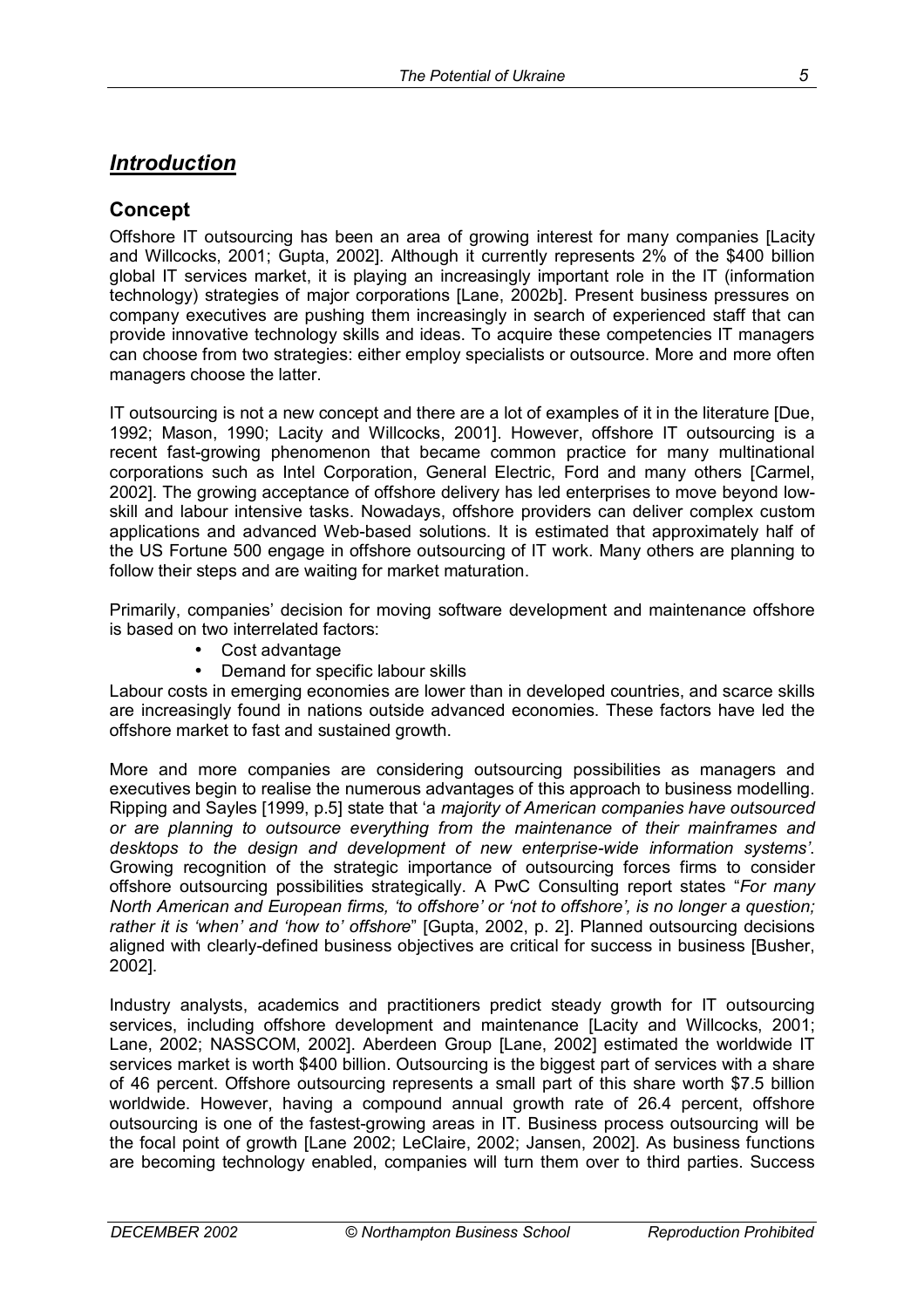Gartner analysts expect "*continued, accelerating, robust growth in the future*" for the offshore segment of the outsourcing sector [Terdiman, 2002a, p. 3]. They report that the advantages of taking IT activities abroad are becoming apparent to companies and widely known. Rising acceptance of offshore services will result in more new entrants – countries and companies. For clients, the major question that they will face will be "when" and "how to" go offshore, and not whether ì*to go*î or ì*not to go*î offshore [Gupta, 2002]. At the same time analysts see a trend in offshore outsourcing where offshore clients will pay more attention to offshore country infrastructure and stability when deciding which country to outsource [Terdiman and Berg, 2001; Gupta, 2002]. Vendor certification by independent bodies such as Software Engineering Institute (SEI) and International Standards Organisation (ISO) plays an important role in the selection of offshore provider and is a critical factor [Lane, 2002].

### **Market**

Currently, global outsourcing market is led by Indian software companies. With approximately 80-95 percent of the total software export value India dominates and will be dominating the offshore market in the near future [NASSCOM, 2002; Terdiman and Berg, 2001]. However, a number of developing countries have entered the market and are planning to compete for offshore outsourcing market share. In India, the biggest provider of offshore software development, IT export has grown more than 55% a year for the past five years [NASSCOM, 2002]. During the development of offshore capabilities the Indian national and state governments have played an important, critical role for whole industry [McCaffrey, 1999]. Liberalised business policies, tax exemptions, world-class satellite telecommunications, incentives for ISO and SEI certification gave an enormous stimulation and help to the industryís growth. Despite the fact that Indian Industry has a good reputation for product quality, industry specialists note that there is an industry challenge of being able to sustain its high quality level under industryís 50% growth rate per year [McCaffrey, 1999].

Ireland is the second largest software exporter in the world [Terdiman and Berg, 2001]. Although Ireland does not compete with other countries on price, it has an excellent reputation on product quality and country stability. Ireland's success is mainly based on welleducated workforce, active government support, private enterprise and geography. Multibillion-dollar investment in modern telecom and industry infrastructure by the Irish government was the critical success initiative [Terdiman and Berg, 2001].

A major contenders for offshore services provision include countries: China, Russia, Pakistan, Ukraine, Central European countries and Baltic States. Although this group of countries are in the early stage of developing an outsourcing industry they have a massive potential to compete in the global market [Terdiman and Berg, 2001]. Ukraine, Central/Eastern European countries and Baltic States are also considered as serious contenders for market share. These countries ë*have talented, innovative programmers, but the poor infrastructure discourages many prospective customers*í [Terdiman and Berg, 2001, p. 15]. In spite of having skills and knowledge these countries have problems to promote themselves due to lack of marketing, onshore assistance expertise and western business practices [Gupta, 2002]. Knowledge of English is another weak point of the countries.

Countries such as India and Ireland have established themselves as market leaders. However, fast growth of the industry gives other countries like Ukraine, Russia, Baltic States and other not well-recognized players an opportunity to become popular offshore IT work destinations in the global offshore outsourcing market.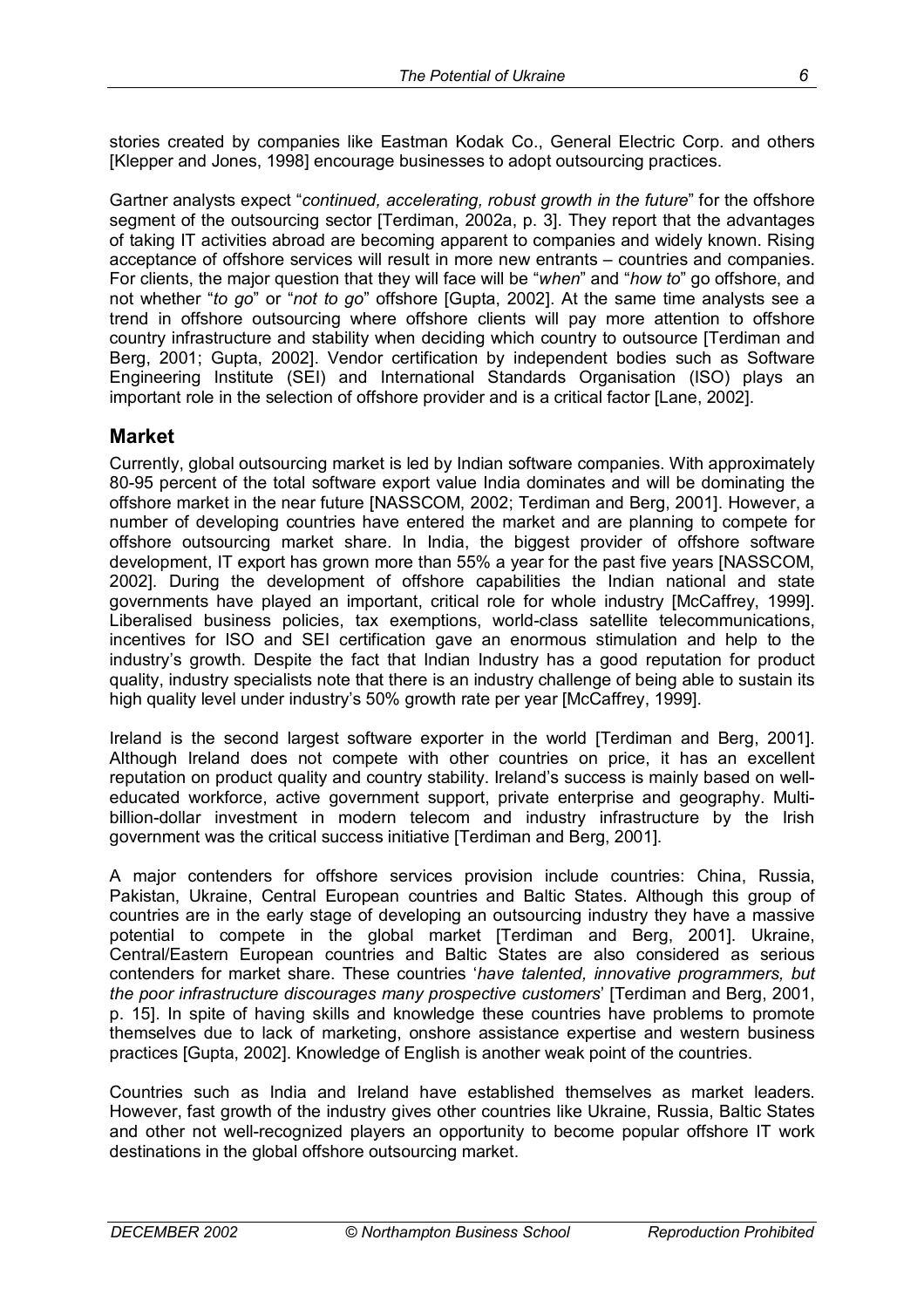Ukraine is the second largest country in Europe, bordering the Black sea between Poland and Russia. There are many Ukrainian software companies that are playing or wish to play their role in the global IT economy. Its transitional economy gives them an advantage to compete on a cost basis, which is considerably lower than in Western European countries or US. So far an emerging Ukrainian software industry have not established itself as a wellknown industry in the IT world. Only few multinational firms have invested in small R&D (Research and Development) centres [AmCham, 2002]. However the full industry potential is not known to the Western businesses.

Each day more and more IT companies, including Ukrainian, enter the offshore outsourcing arena. Competition between offshore companies is becoming more and more intense. Offshore outsourcing providers try to improve their services, time scales, and diversity of offers to compete successfully. However, all these efforts can be worthless due to poor country infrastructure in which the provider is located.

#### **Model**

Market research companies recognise the fact that country's factors are even more important than offshore outsourcing vendorís expertise. [Gupta, 2002; Terdiman, 2002a; Terdiman, 2002b; Terdiman and Berg, 2001]. *"Enterprises must consider country suitability for offshore projects before they consider individual vendors*î [Terdiman and Berg, 2001, p. 28]. Gartner Groupís research report strongly advises customers to examine country related attributes when deciding where to outsource. Gartner's selection motto is *'country before company'* [Terdiman, 2002b].

Gupta [2002] acknowledges the difficulty of choosing an offshore supplier and increasing desire to mitigate risks through geographic diversification. Therefore, Gupta suggests careful considering of country related factors. The criteria include: geopolitical risk, government support, educational system and others.

For purposes of this paper Gartner Group's country selection criteria will be categorised in a single model containing three parts, as shown in Figure 1, and applied to the Ukrainian offshore outsourcing industry.

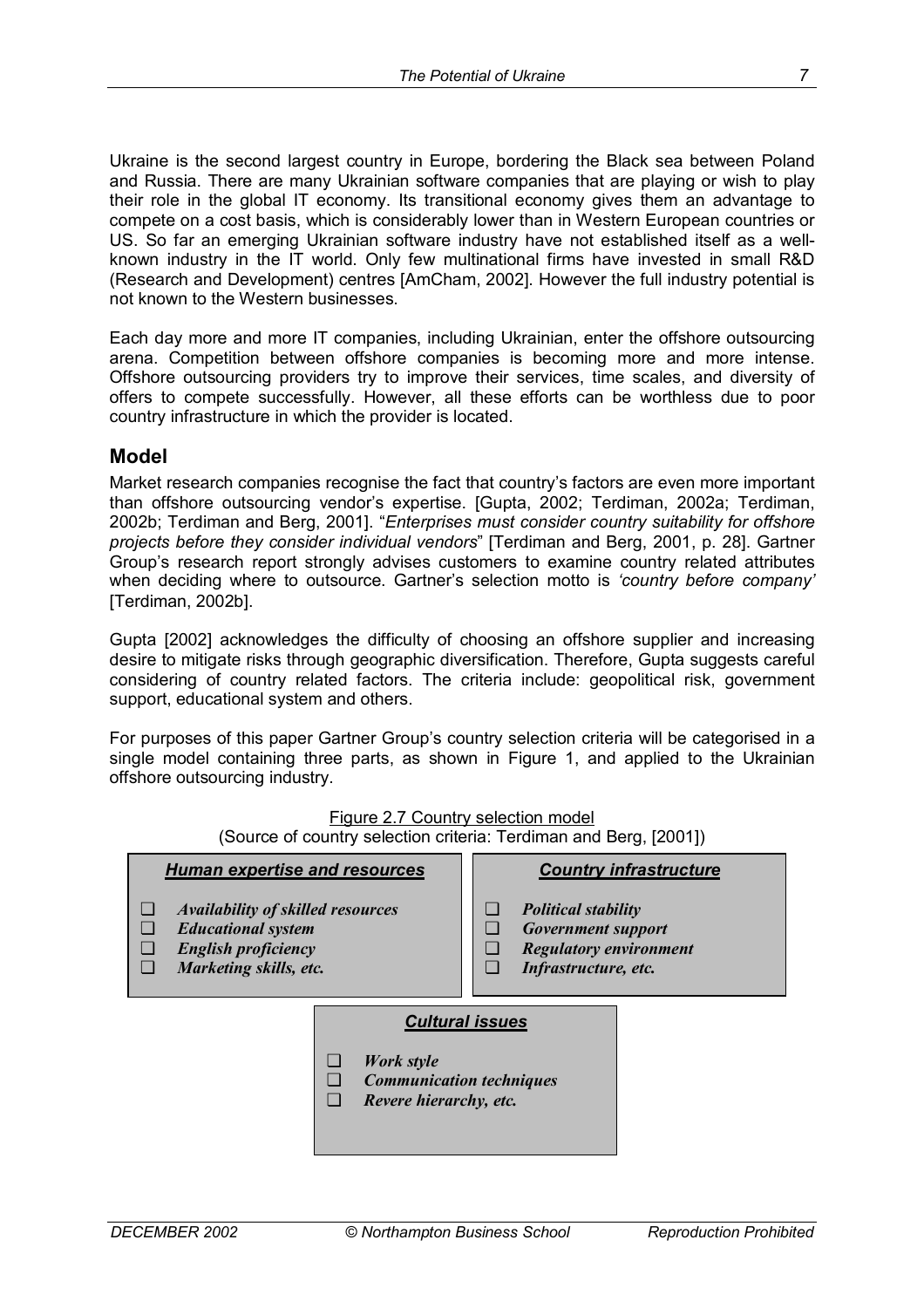## *Methodology*

This study is aimed at investigating the Ukrainian offshore outsourcing industry issues and concerns over its infrastructure, resources and culture. Arising from the aim of the investigation there were three overall broad study objectives:

- ❏ To investigate the Ukrainian offshore industry infrastructure
- ❏ To investigate resources
- ❏ To examine cultural issues

On-line questionnaire was used to elicit information from the respondents. The design of the questionnaire was based on Gartnerís country evaluation criteria. In addition to these, a section with company background information was included. The purpose of the section was to estimate the size and experience of the respondents. The future development section was designed and added to the questionnaire to find out the respondents' perception of the industry future. A copy of the questionnaire can be found in the appendix.

In this research the expert judgement of UASWD (Ukrainian Association of Software Developers) Executive Director was used to select a study sample. UASWD is currently one of the leading organisations in Ukraine that was formed to support policies and conduct programmes that enhance software industry growth.

For the purpose of this study a group of Ukrainian software firms was the targeted research sample. This sample group consist of around 30 Ukrainian outsourcing providers. A total of sixteen fully answered responses were received. The overall response rate for the questionnaire was 53.3 percent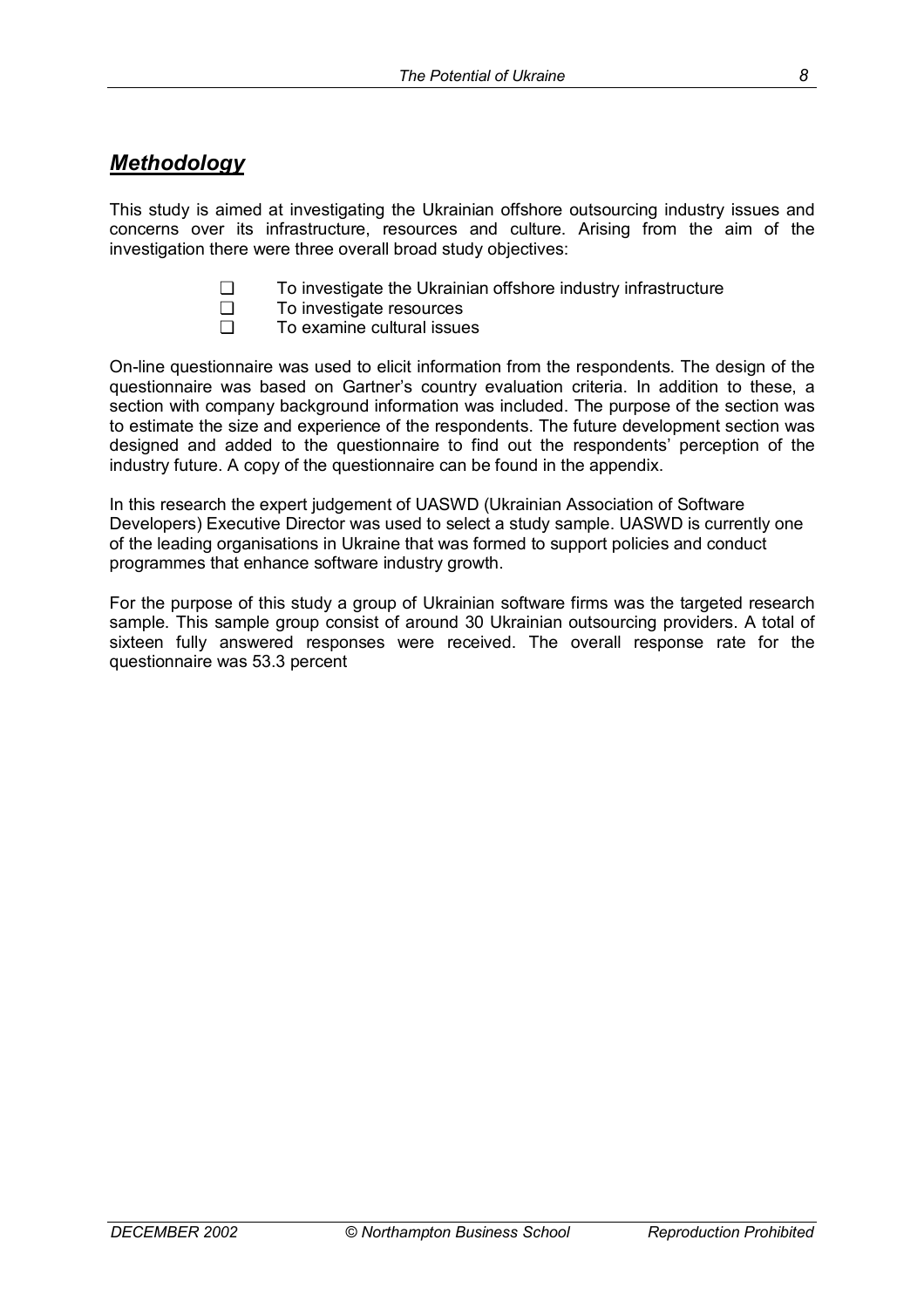## *Results and Discussion*

### **1 Respondents Profile**

The range of the firms that took part in the research varied considerably. All investigated companies had experience in offshore projects with Western and American clients. Details of the companies in terms of annual turnover, number of employees and number of conducted offshore projects is presented below.

#### *Orientation*

Responding companies are software providers that export. The main sample selection main criterion was extensive experience in software development for export.



Figure 1.1 shows that all surveyed companies have offshore experience to various degrees. This percentage breakdown graphically describes specialisation of the firms, which took part in the research. Nine firms are mostly oriented on Western markets with small proportion of development work for domestic businesses. Seven providers are domestic market oriented but also have project work for export. There are no companies in the survey that have an even percentage breakdown between export and domestic services provision. This can be interpreted as a tendency for strong focus on either export or home market amongst Ukrainian providers.

#### *Size*

Size of the surveyed firms can be commonly assessed by two parameters:

- 1. Annual turnover<br>2 Number of IT sta
- 2. Number of IT staff

#### *Annual Turnover*

Figure 1.2 presents a categorised range of companies based on their annual turnover indicators.

Most of the surveyed firms are middle-sized companies, which fall into two categories from \$100,000 to \$1,000,000. There are also three small sized firms with less than \$100,000 and three large organisations with revenue over \$3,000,000 per annum. Thus, the actual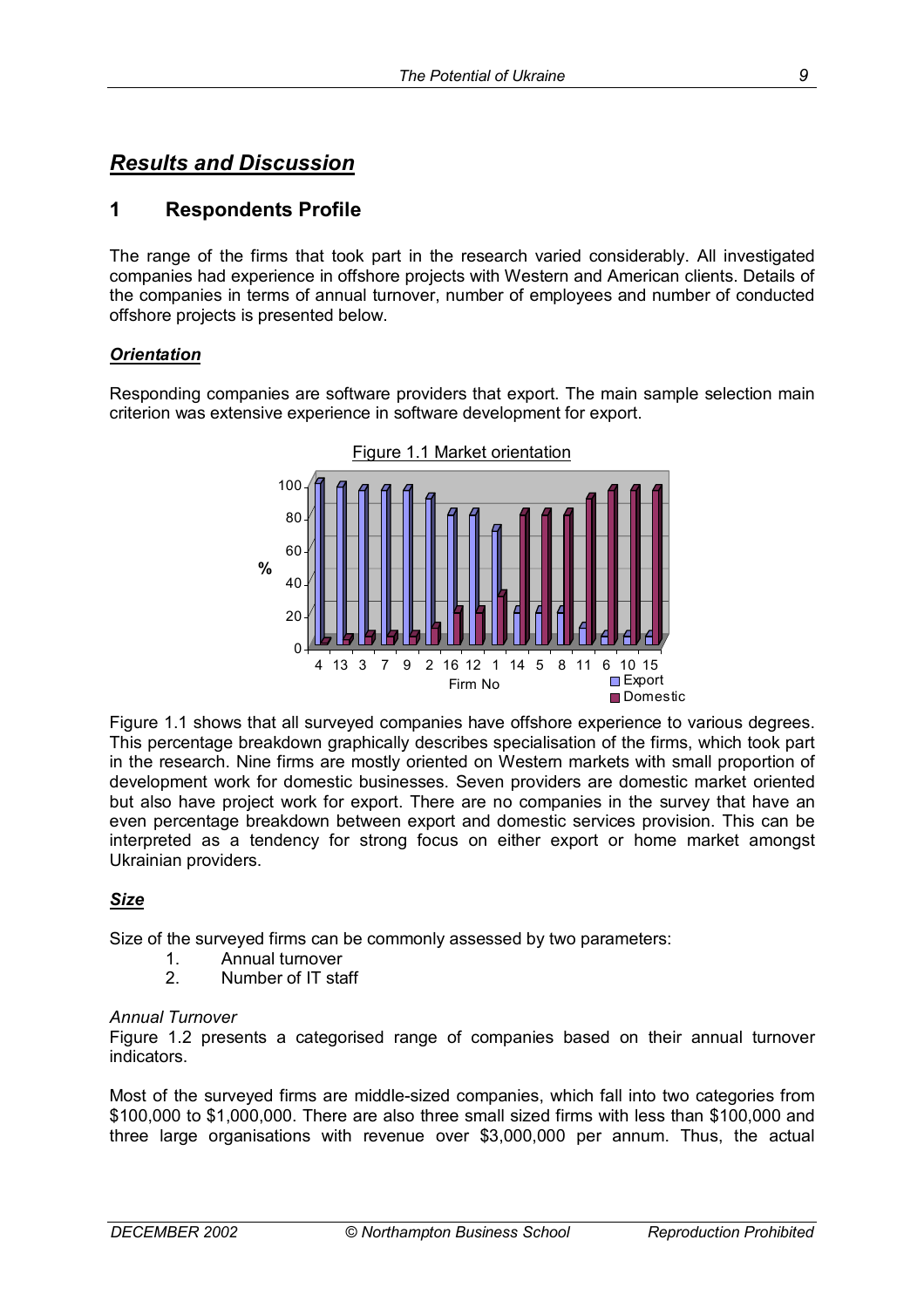research sample represents a wide range of the companies including small to large sized firms.



#### Figure 1.2 Annual turnover

#### *Number of staff*

Number of IT staff employed in surveyed firms ranges from 10 to 500 (Figure 1.3). Conventionally, these can be categorised in three major groups: 1) 1-50 employees 2) 50- 100 and 3) 100-500. There are eight firms that fall into group 1, four that belong to group 2 and four big organisations (more than 100 staff) in group 3. Figure 1.3 gives clear indication that the research embraced a wide range of responding organisations.



Figure 1.3 Number of staff and offshore projects

#### *Location*

All surveyed firms are located in Ukraine. The companies are dispersed throughout the entirety of Ukraine. The headquarters of the majority of the companies are in Kyiv, the capital, but also in Western Ukraine such as Lviv, and Eastern parts of the country – Kharkiv and Donetsk. Sixty seven percent of the firms have a formal presence in other countries.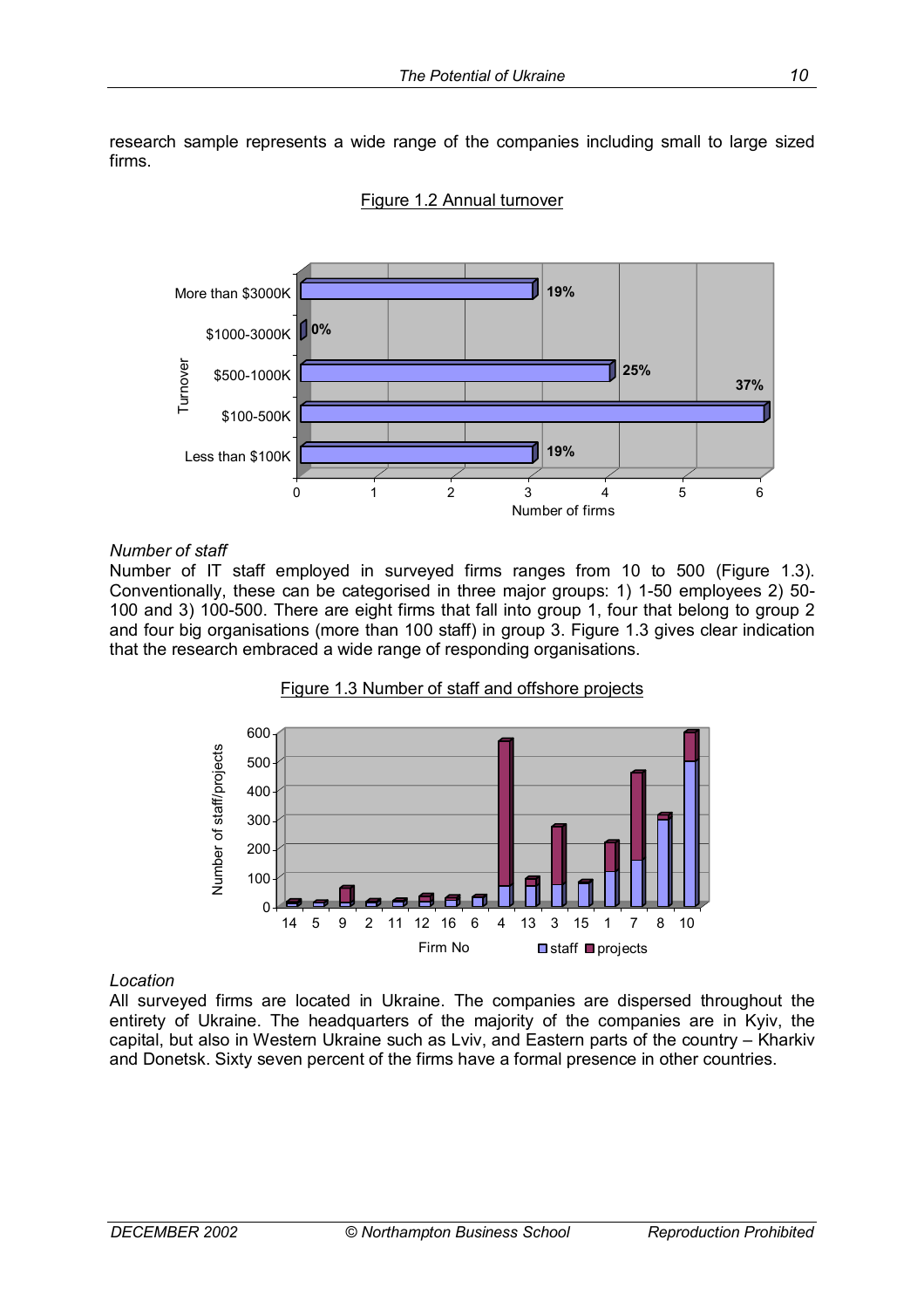## **2 Industry Infrastructure**

### *2.1 Stability*

Political and economic stability is a key factor not only to clients but also to offshore providers. Although Ukraine is considered a more stable country than India or Pakistan in a political context, there are some political uncertainties that undoubtedly stop potential customers going in Ukraine.

The country stability is constrained by the interests of large financial groups and several parliament divisions. Their interests distract parliament from concentrating efforts on implementing important industry decisions.

The research results indicate that political hurdles do have a negative impact on the industry. Figure 2.1a shows that only 19 percent of the respondents do not feel a negative impact on the business.



12% of the respondents are not certain about the effect of the instability. The figure indicates that the majority of the rest of the respondents (69%) agree with the fact that there is negative political impact on the business to various degrees. Six percent of the firms feel that this strongly affects their business and discourages many potential customers.

Figure 2.1b demonstrates the aggregate results on whether providers regard Ukraine as a stable country for business.

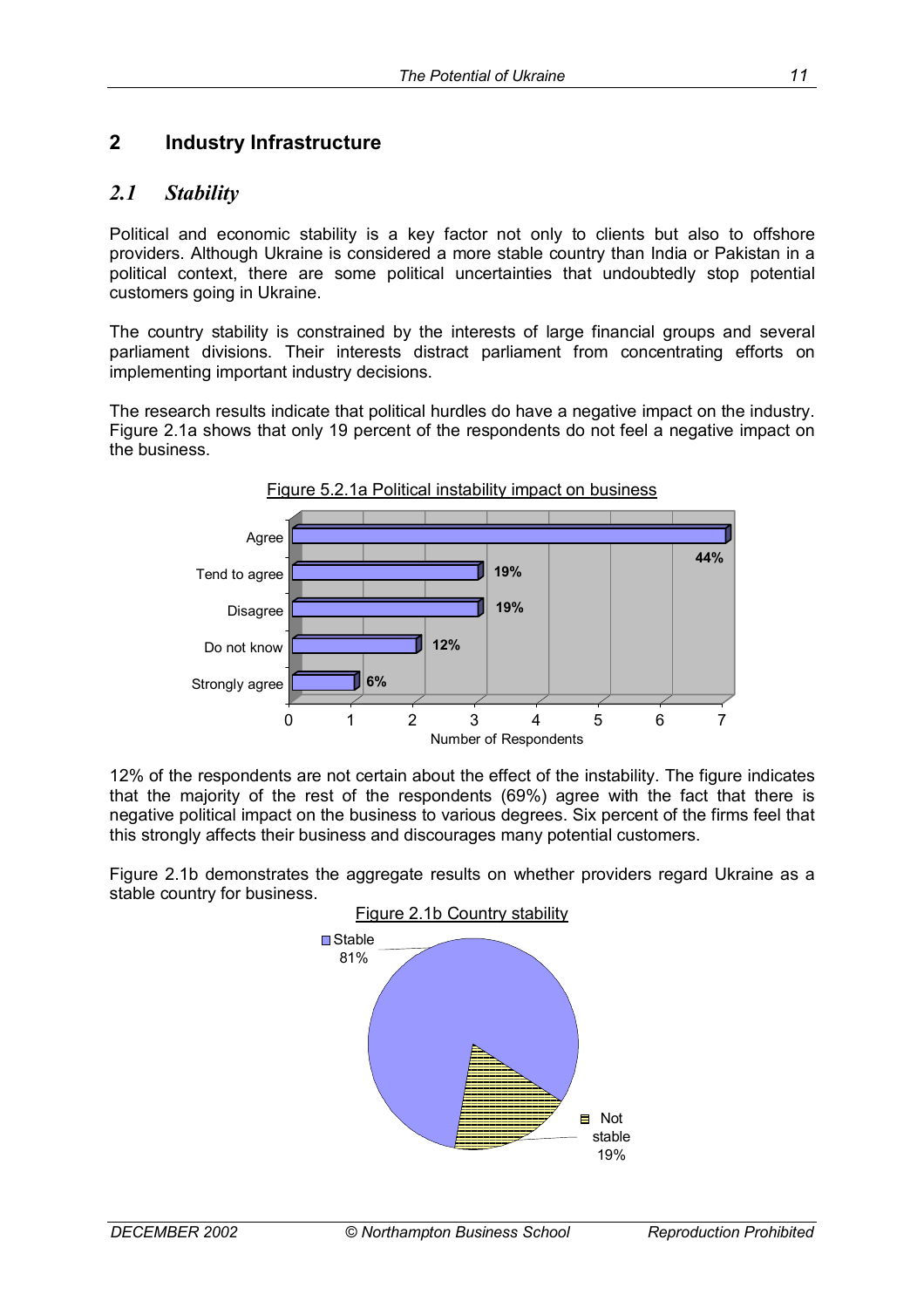Despite experiencing harmful influence from political unsteadiness the majority of software providers consider Ukraine a stable, significantly developed country to conduct their business in. Even those 19 percent of the respondents, that believe that Ukraine is not very stable do not always state political factors. The factors that have negative impact have a stronger economic nature such as low market potential and lack of financial resources.

### *2.2 Government support*

Government support plays a critical role in offshore outsourcing. The degree of government support provided in the global market differs from country to country. It has been discussed in the literature that some countries like Philippines have managed to raise large offshore industries with little or no government support. Others, mostly market leaders, have enjoyed great support from their governments that has allowed the industry to progress faster.

It appears that in Ukraine more than half of the surveyed firms do not recognise the importance of government support. Figure 2.2a illustrates that only 19 percent of the respondents view government support as very important to the business.

Half of the respondents stated the fact that government support is not very important to them. 31 percent of the respondents stated that they do not know whether government support is important.



Figure 2.2a Importance of government support to providers

This finding is quite unexpected. It was anticipated that there would be higher reliance on government amongst software firms. However the result shows the opposite. Such disbelief and apprehension towards government support possibly can be explained by the following details.

There were no positive responses received on questions:

- **1**. Does government provide enough support for your business?
- **2**. Do you rely on government support?

The responses to these questions suggest that there is no governmental support for offshore providers and for that reason providers in Ukraine rely purely on their own capabilities and resources. They have never had the benefits that Indian or Irish companies have had. The Ukrainian offshore industry has never been regarded as a priority industry by government.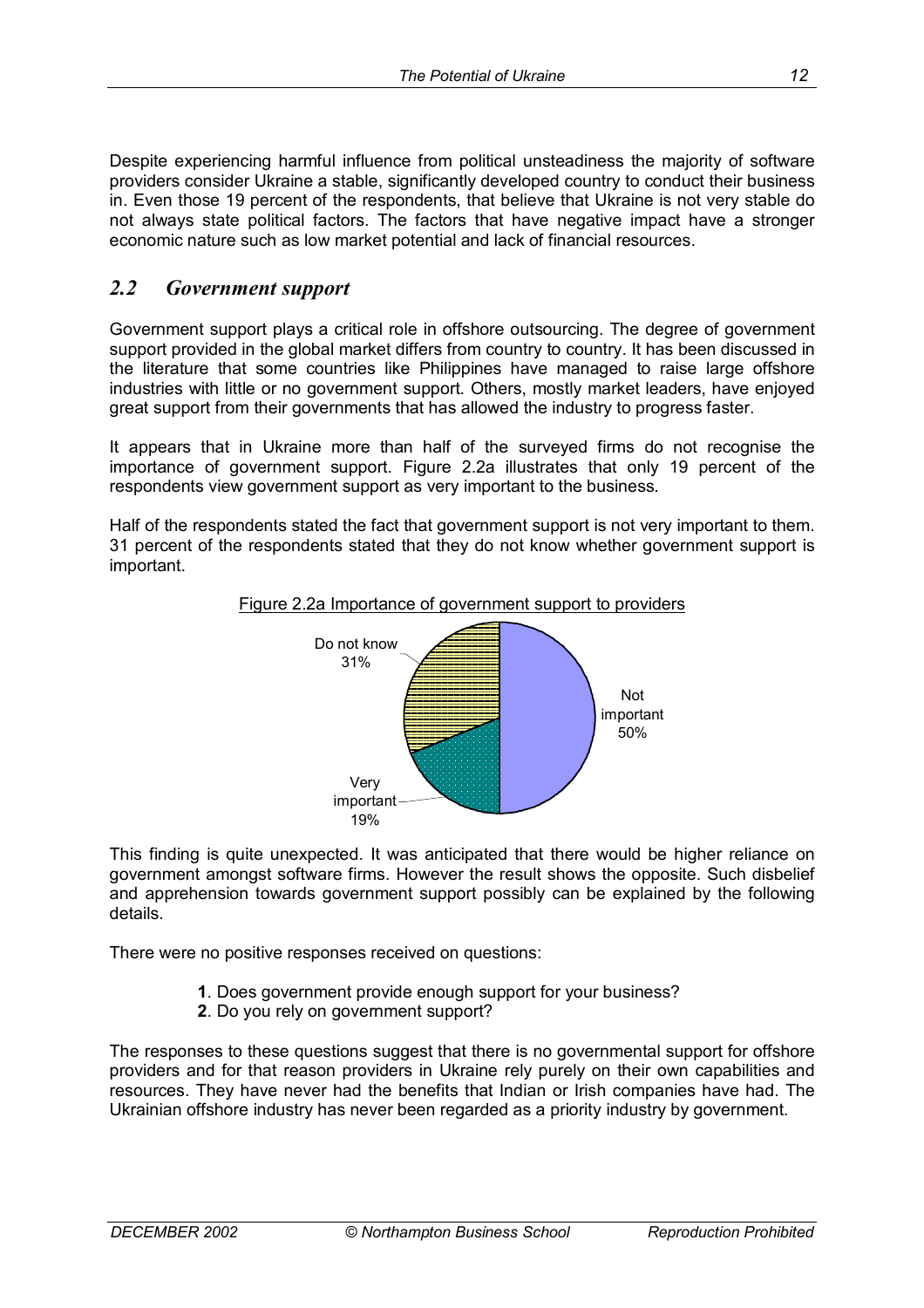#### *Government support activities ranking*

The respondents were asked to rank government support activities in order of importance to their business. Figure 2.2b illustrates the findings.

#### Figure 2.2b Support activities ranking



Aggregate outcomes show that the most important action that service providers would like to see is improving legal and regulatory environment. Other highly significant government activities are tax relief for offshore firms followed by promotional marketing provision. This is a widely used practice in some countries, in particular Ireland, where the industry was relieved from taxation for ten years and has strong promotion programmes. Association support is the fourth ranked action. Creation of specialised economic zones and infrastructure improvement conclude the list of government support measures that can favourably influence the Ukrainian offshore outsourcing industry.

### *2.3 Regulatory environment*

#### *Taxation*

The findings received during the investigation are as follows.

The main underlying reason lies within the taxation system (Figure 2.3). Sixty nine percent of the respondents indicated very high taxes, plus numerous issues and drawbacks in the taxation system. Several of them stated that this system is extremely inefficient and in some case is used to exercise pressure by tax officials. This results in the providers' unwillingness to publicize and legalise their revenues so as to avoid problems with taxation bodies.

Figure 2.3 graphically other shows regulatory factors which respondents perceive to negatively impact on Ukrainian offshore suppliers'.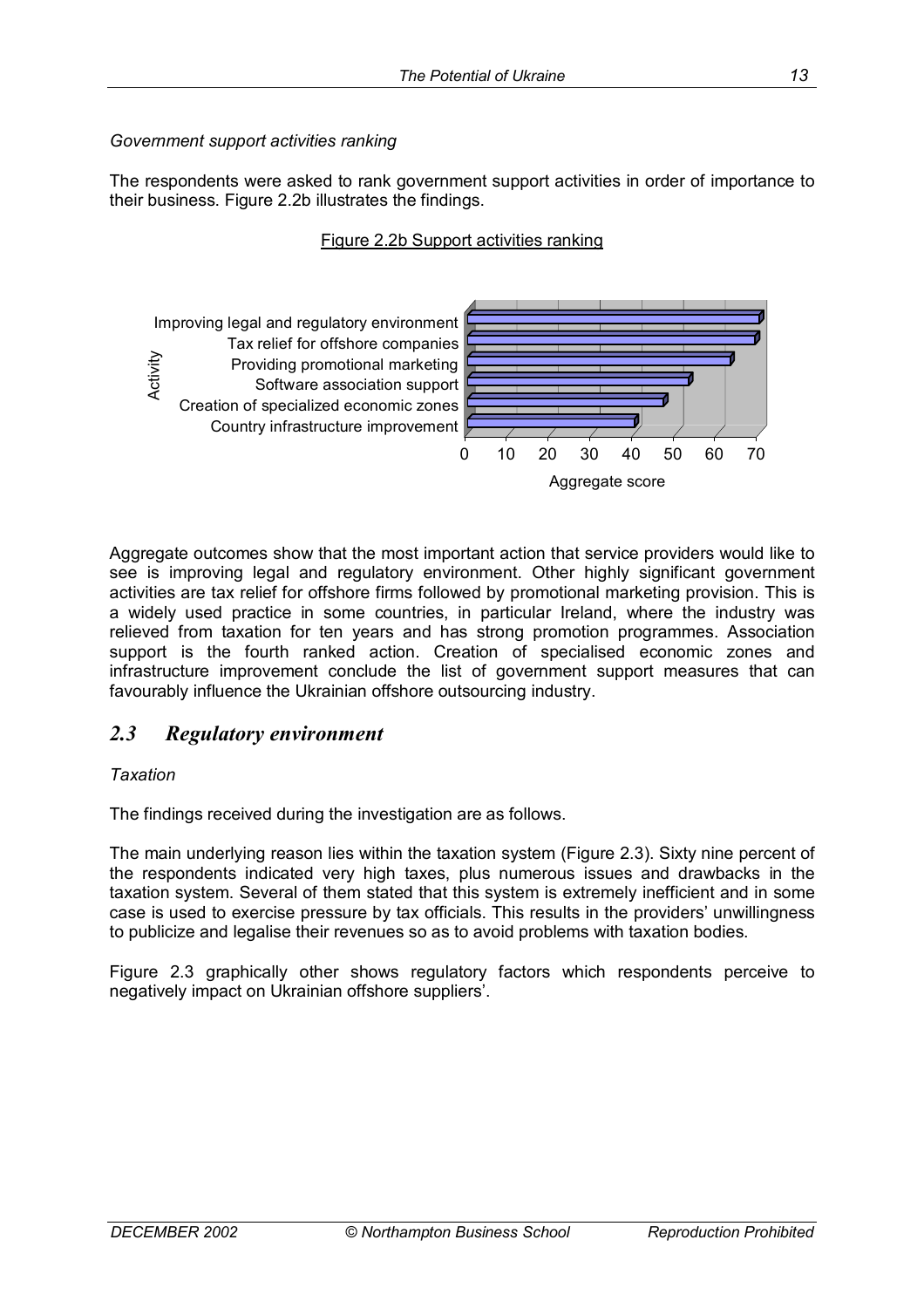



#### *Legal system*

The legal system is the second main underlying reason for the 'black market' in Ukraine. The respondents describe the Ukrainian legal environment as very complicated and not adapted for work with international customers. Multiple legal procedures in offshore work do not take into account unusual cases inherent in offshore deals. The Ukrainian legislation in relation to intellectual property rights, import/export regulations, visa regulations, labour and data privacy laws is not deliberated, thus presents obstacles for transparency in a business context.

Other factors mentioned by respondents include the old and inefficient Ukrainian accounting system and internal managerial issues. Summarised qualitative opinions of respondents that answered this question are presented in Table 2.3b.

| Table 2.3b 'Black market' reasons |  |
|-----------------------------------|--|
|-----------------------------------|--|

| <b>Respondent</b> |  |                                   |  |                                                                        |  |            |            |  |             |     |
|-------------------|--|-----------------------------------|--|------------------------------------------------------------------------|--|------------|------------|--|-------------|-----|
| <b>Reason</b>     |  | LEG,   TAX <br>LEG<br>$TAX$ $LEG$ |  | $\left  TAX \right $ IMP $\left  LEG \right $ TAX $\left  IMP \right $ |  |            | <b>TAX</b> |  | TAX TAX ACC | LEG |
|                   |  |                                   |  |                                                                        |  | <b>LEG</b> |            |  | <b>TAX</b>  |     |

 $LEG - Legal system$ 

 $TAX - Taxation system$ 

- $IMP$   $-$  Internal management problems
- $ACC According framework$

### *2.4 Communication infrastructure*

In general, the respondents assessed the Ukrainian communication infrastructure as adequate to conduct offshore outsourcing. This opinion coincides with the view of UASWD [2002]. Despite weak telecommunication infrastructure compared to developed countries, respondents did not express big concerns about the infrastructure. There were no extreme responses (highly adequate or inadequate) received.

The majority of Ukrainian offshore IT services suppliers are well equipped with essential communication technologies. Almost all surveyed firms possess fax facilities and Multilanguage websites (Figure 2.4).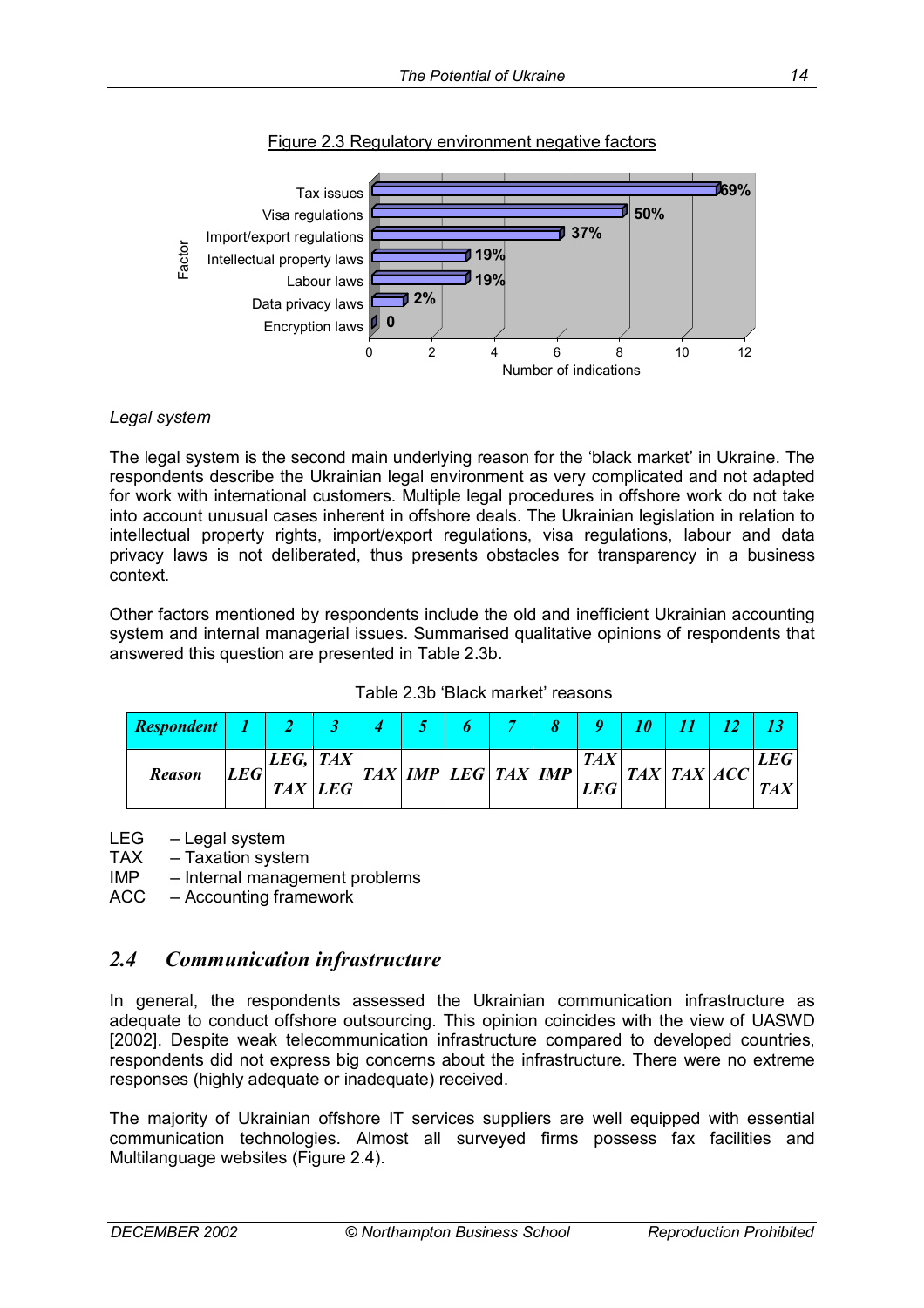

Figure 2.4 Availability of support facilities

Groupware platforms are another common tool amongst the companies. However Ukraine's current telecommunications infrastructure capability does not allow most of the firms to have advanced facilities such as video-conferencing and satellite connections.

## *2.5 Quality initiatives*

Following the Aberdeen Group's statement "If you are an offshore provider and you are not *CMM certified, companies do not even consider you*î [Lane, 2002], investigation of quality initiatives in Ukraine was clearly vital.

The majority of the surveyed firms recognise the importance of certification. The research results point out that 75 percent of the respondents believe that quality certification by international bodies (ISO/SEI) do play an important role in the business. However, only 25 percent of companies have certified their processes, from which three firms have ISO 9001:2000 certificates, one already has, allegedly, CMM Level 3 and one ISO 9001. Out of these four, two are export oriented and two are oriented for domestic market.

It was anticipated that the number of firms that are not certified would be bigger than the ones who have certificates. Thus, finding out the inhibiting factors was important. Based on the research findings the aggregate difficulties are presented in Figure 2.5a.



#### Figure 2.5a Certification difficulties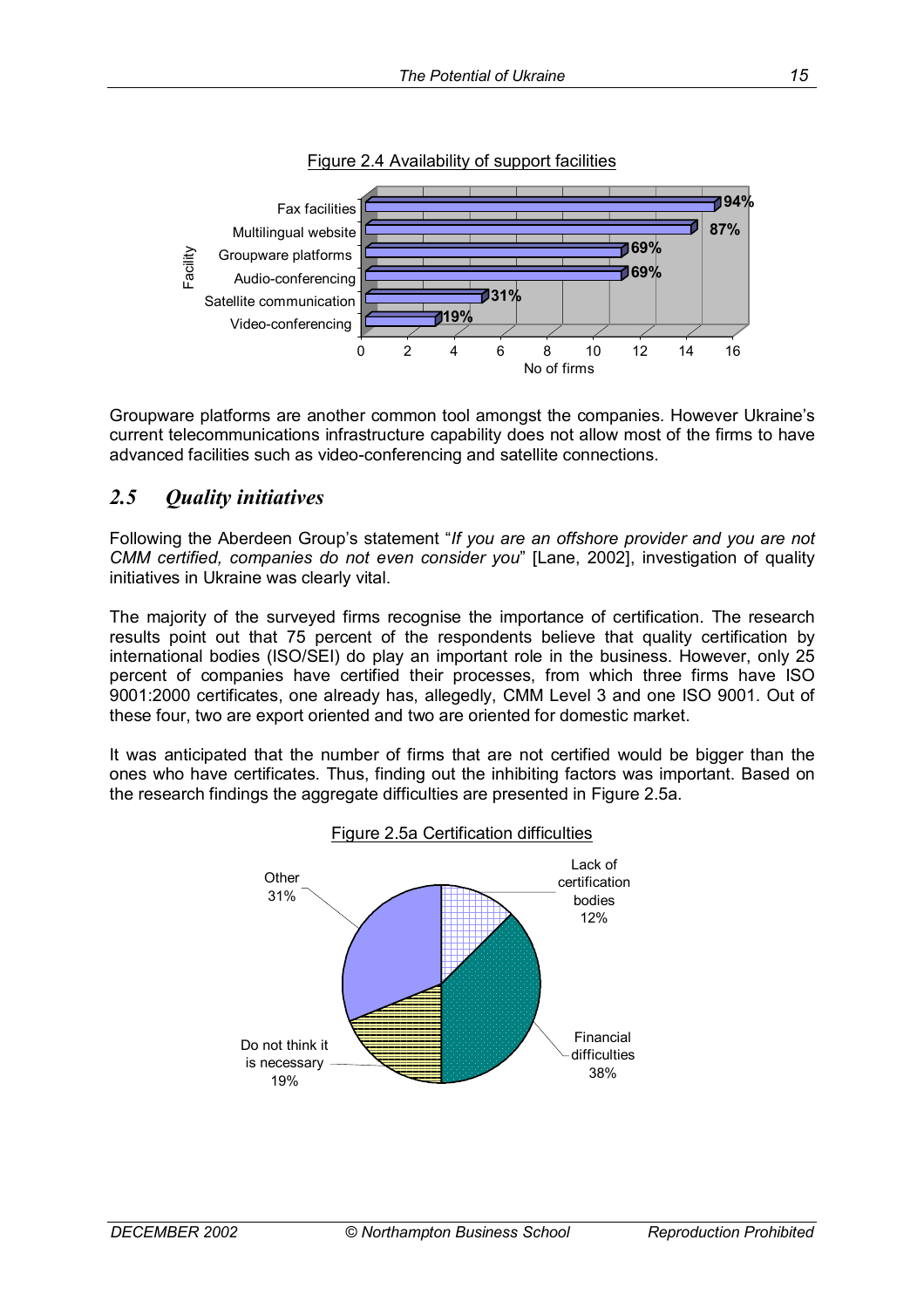The main reason for not certifying IT processes appears to be financial difficulties in 38 percent of cases. Lack of certification bodies in Ukraine is another significant reason with 12 percent. Other reasons, which account for 31 percent, are complexity of certification, a lot of time needed to implement these initiatives and a fundamental change of organisational culture that firms cannot take up easily.

Nevertheless, the majority of the firms have undertaken initial steps to implementing CMM procedures and made internal assessment of their quality assurance processes. Fifty six percent of firms plan to pass formal CMM assessment. Figure 2.5b shows the period of time that the surveyed companies plan to have formal CMM assessment.



Figure 2.5b Certification assessment planning

As can be seen from this figure most of the firms plan to have their processes certified within a two-year period.

UASWD has revealed to the author an intention to take CMM certification in Ukraine forward. The organisation has already taken the first steps towards this.

#### *2.6 Industry association*

The sample for the research was selected by advice of the UASWD Executive Director (see methodology). However, only 25 percent of surveyed firms are members of UASWD (Figure 2.6).



This suggests that many of the major offshore service providers in Ukraine have not joined the association for some reason. The most common reasons stated by the respondents are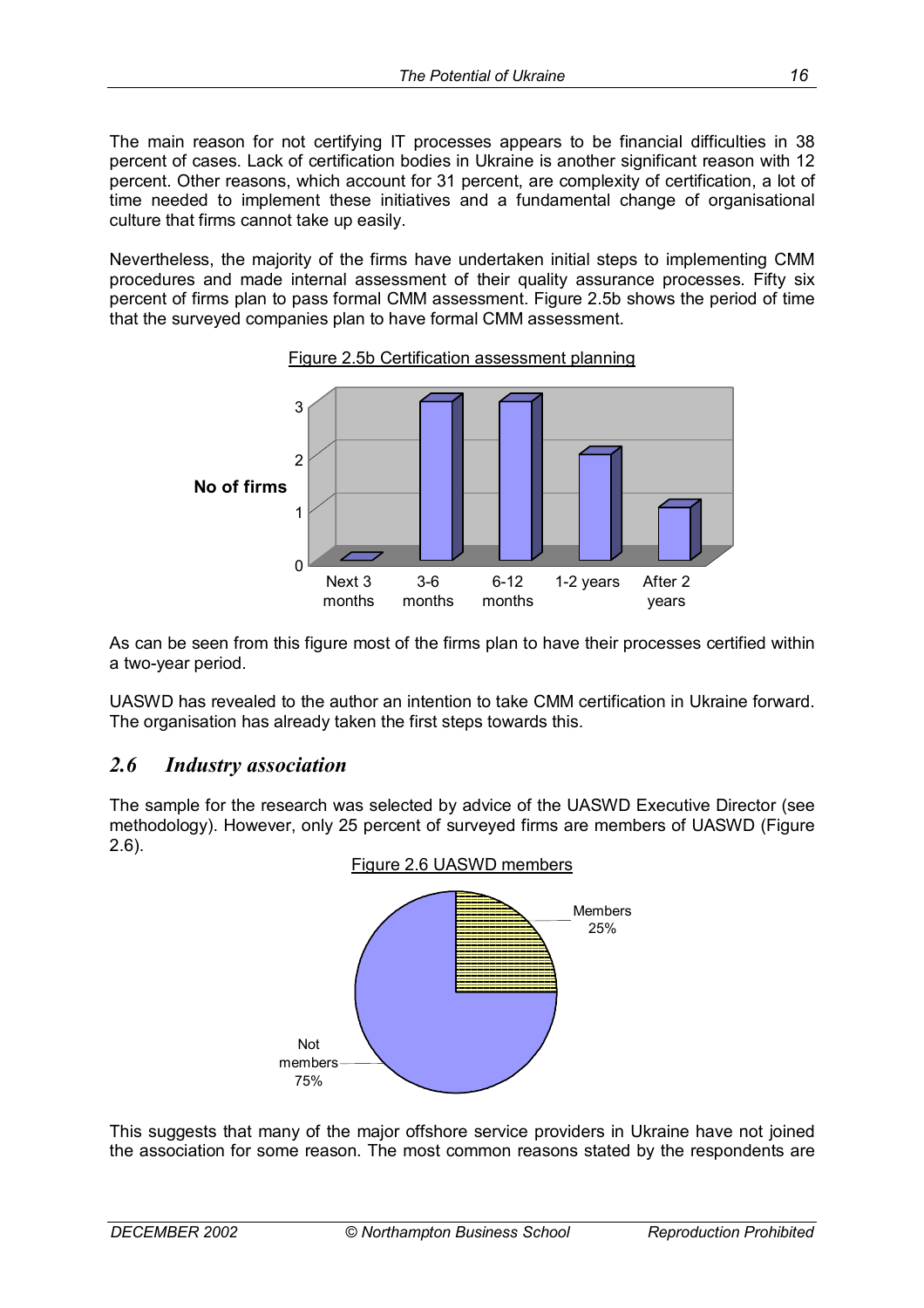lack of awareness about the organisation, not seeing a purpose for joining, or did not have a chance to join. Many non-member firms intend to join UASWD in the near future though. Only one member evaluated UASWD membership as useful, others are not so sure about it. This can be regarded as underdeveloped association support for the industry. Most respondents would like to see a strong industry association, such as NASSCOM, that has the capability to support all software firms in Ukraine. Two UASWD members are export oriented and two have domestic market orientation.

### **3 Resources**

### *3.1 Skilled resources*

An estimated annual figure for IT specialists leaving Ukraine is 2,500 [AmCham, 2002]. Such a big number undoubtedly affects the industry. Therefore it was logical to examine the issues related to staff retention.

Thirty seven percent of the respondents reported experiencing difficulties in retaining qualified programmers. Although firms have employee turnover, they acknowledge that it is not so high to have a considerable impact on the business.

The study showed that the biggest cause for leaving the job is salary issues with 31 percent (Figure 3.1a). Two other significant reasons are the better perspectives for professional growth and gaining experience in a foreign country. The respondents state also that many employees leave the job to emigrate to more developed countries where they can improve their standard of living and have better professional perspectives at the same time.





Figure 3.1b illustrates methods that companies employ in order to tackle 'brain drain' conditions. Only 12 percent respondents do not think that this situation cannot be tackled. They say that retention will not be as difficult as it is now after general economic and political improvements in Ukraine.

Better financial incentives are the most common retention strategy, which corresponds with salary issues as the biggest retention problem. Thirty seven percent of the respondents believe that the best option to deal with retention is by making changes to current outdated labour legislation.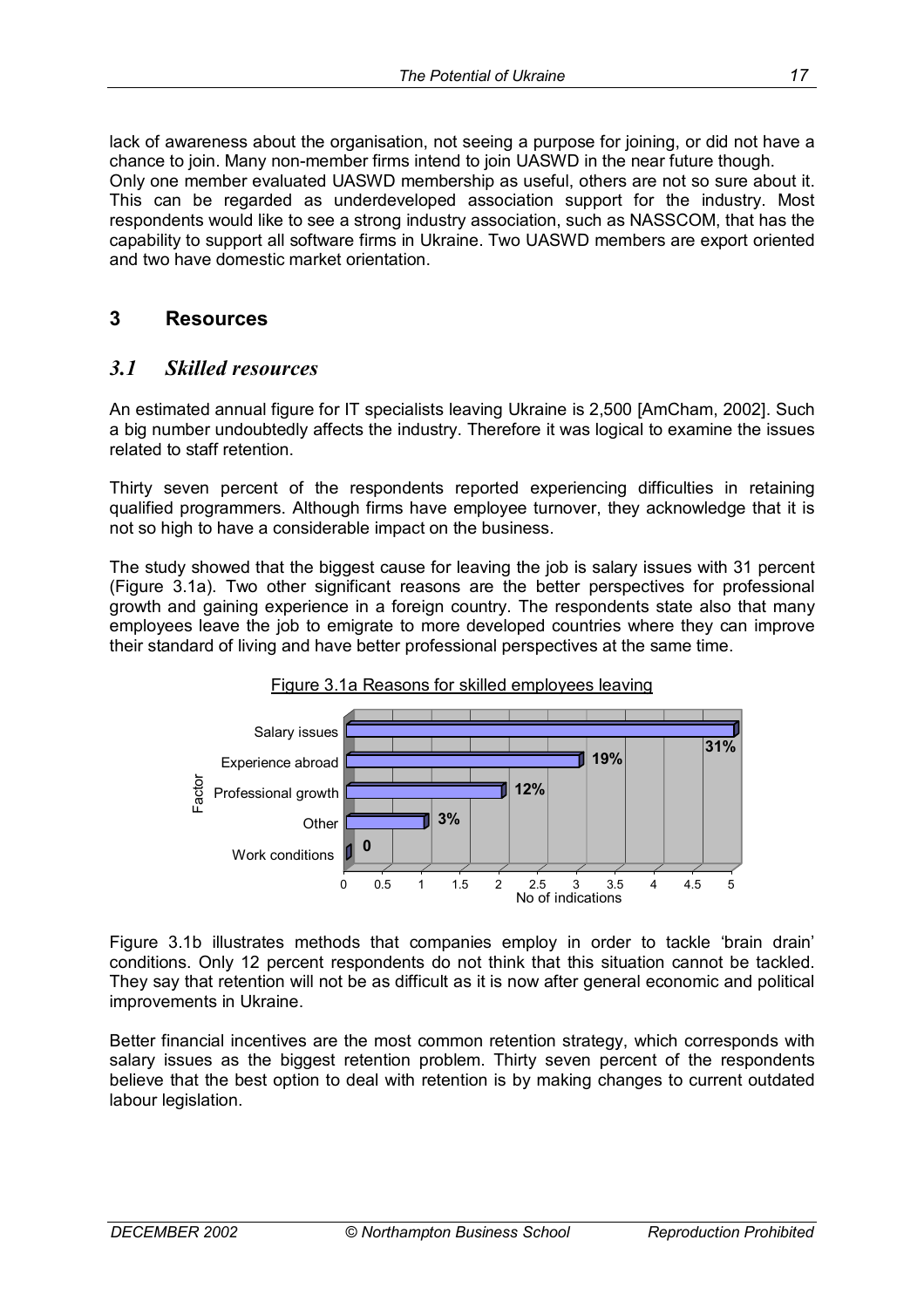

Figure 3.1b Staff retention methods

The rest of the firms suggest introducing education programmes and other initiatives. Some respondents suggest changing corporate culture, improving management approaches and changing programmers' attitude towards their work.

### *3.2 Educational system*

The Ukrainian education system inherited from the Soviet Union proves to be good in engineering and technical disciplines. Programmers often have good technical backgrounds and can undertake complex projects.

The study results show that Ukrainian software companies are reasonably satisfied with IT graduates skills. Figure 3.2 illustrates the combined findings for competence level as estimated by offshore outsourcing firms in Ukraine.





In general the competence of Ukrainian programmers is regarded by employees as above average. Fifty six percent of the respondents also noted that they find the quality of higher education institutions is not up to date. At the same time suggests that even without having knowledge of the latest IT practices the programmersí skills are highly valued.

The survey demonstrates that in order to develop graduates' skills, all firms spend time on retraining. Retraining programs vary from firm to firm and take 7-8 weeks on average. Furthermore, 56 percent of the companies provide continuous improvement courses to keep in pace with the latest technology innovations.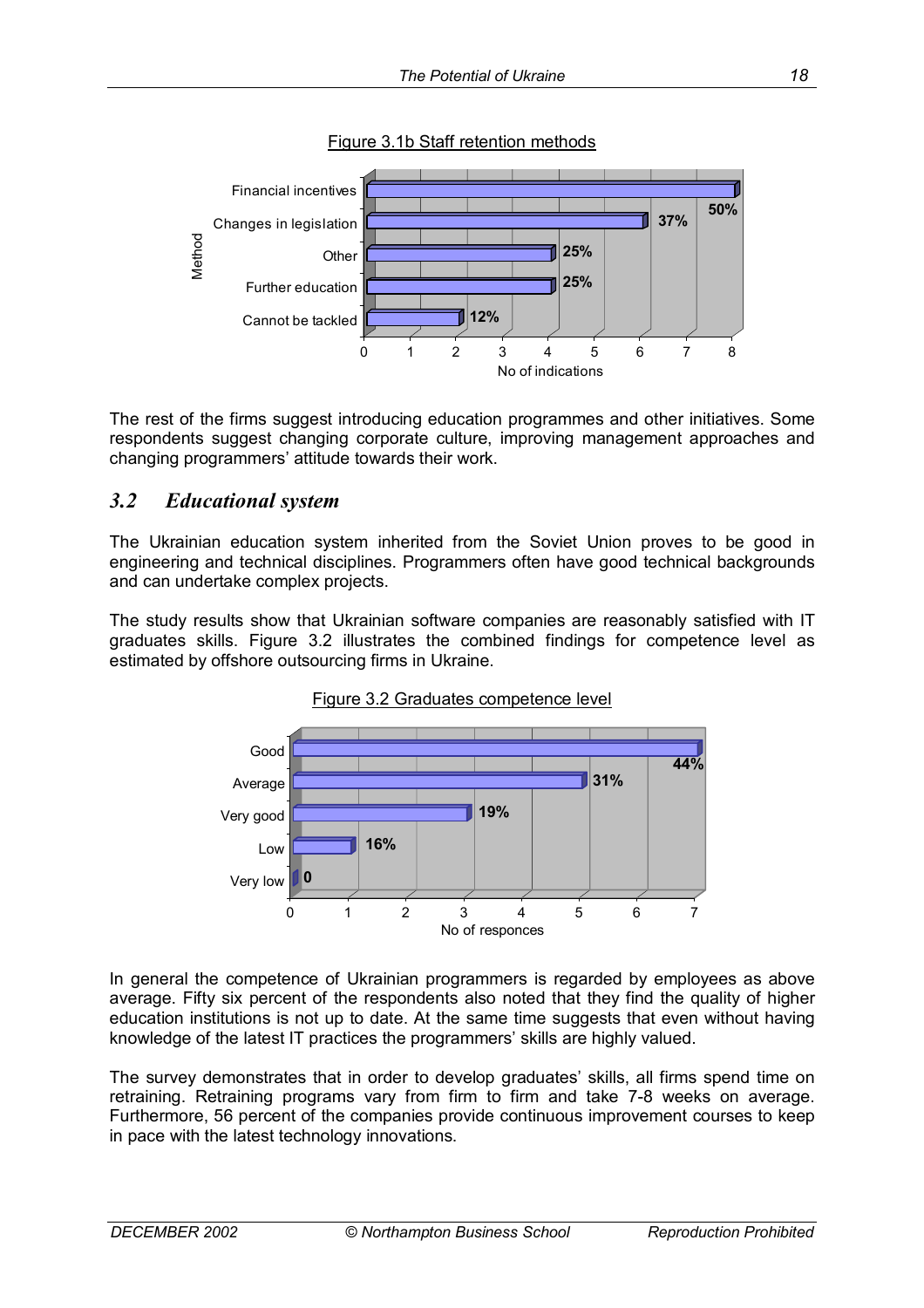## *3.3 Foreign language proficiency*

It is not surprising that all firms in the survey have a foreign language-speaking workforce. The percentage of those varies considerably. The lowest proportion of the staff with knowledge of a foreign language is 10% and the biggest is 90%. On average firms have 53 percent of their workforce that are able to communicate at the proficiency level.

The most common difficulty in communication is verbal (Figure 3.3). Sixty nine percent of respondents expressed concerns related to verbal communication and only 12 percent cited difficulties with written aspects of communication.



To address these issues a little more than half of the companies have introduced language courses for the staff.

### *3.4 Business skills*

Eighty one percent of the responding organisations agreed with the AmChamís statement that business and management skills of Ukrainian IT companies is a weakness in the offshore software industry. Indeed, the firms do not have enough expertise in dealing with Western customers and do not know how to market and promote their services. Only bigger, well-established companies have the resources to employ experienced expatriates, MBA graduates or specialists from the West.

Figure 3.4 shows the most popular solutions to solve the business skills shortage problem.



Figure 3.4 Skills shortage solutions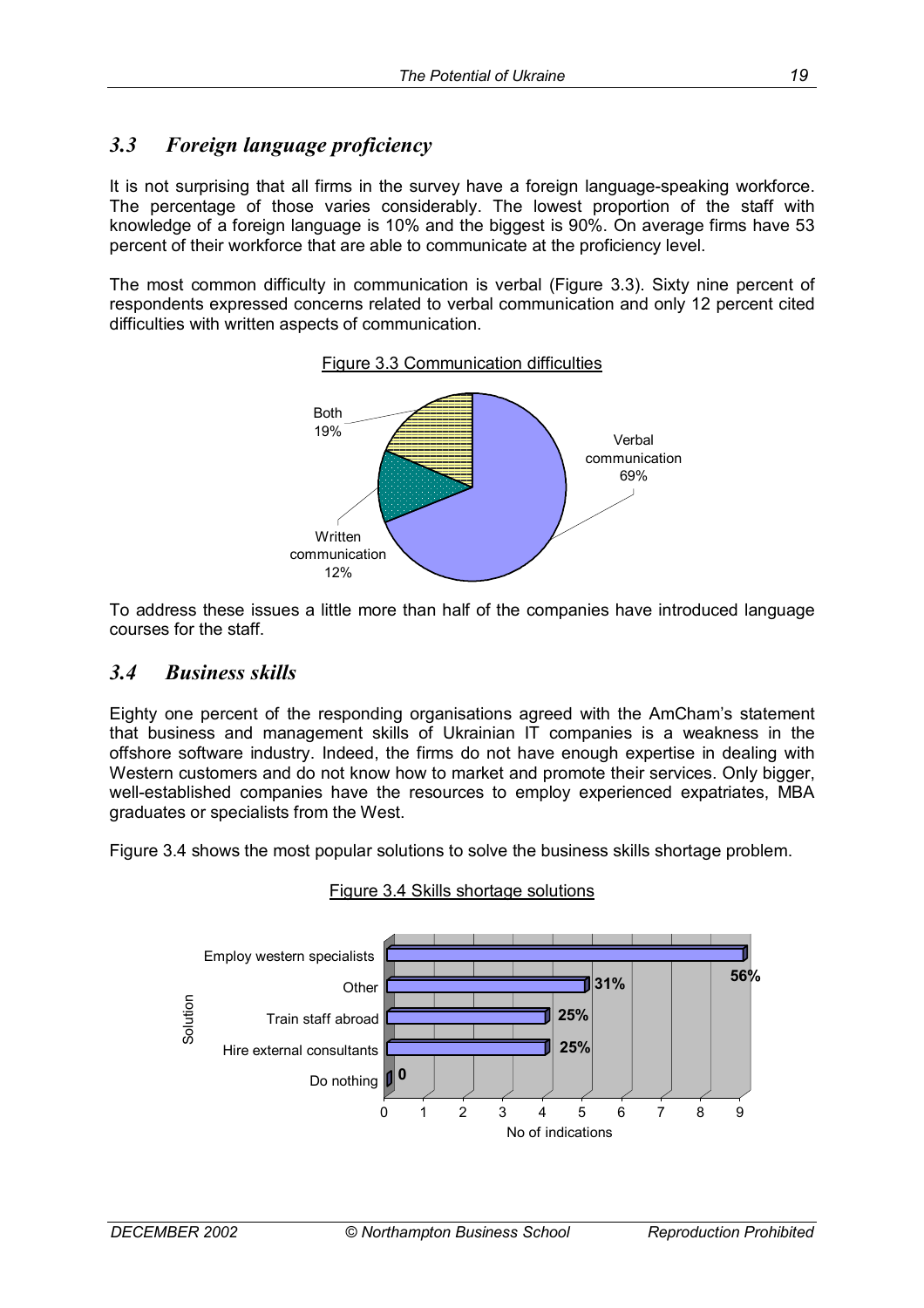As can be seen from the figure, most firms prefer to employ specialists with knowledge of Western business practices. Some of the companies hire external consultants to receive advice on their particular issues. Others try to solve the shortage by training some of their staff abroad or establishing contacts with intermediaries and partners.

The findings indicate that Ukrainian offshore providers do take business development initiatives seriously. Eighty one percent of them have engaged in marketing events abroad and 87 percent have developed an Internet marketing strategy.

### **4 Culture**

Culture is not an easy topic to analyse and discuss. This domain is new for software professionals not only in Ukraine but also in the whole world. Many people involved in offshore IT work believe that culture is never a problem. Carmel [1999] after researching this area in his study stated that cultural differences are significant.

Culture exploratory questions were included in the study. Awareness of cultural differences amongst Ukrainian firms was examined. The results point out (Figure 4.1) that only 6 percent of the respondents always pay attention to cultural fit with their clients. One third of the respondents are not concerned with this matter and 62 percent said that only sometimes different interpretations of the realities inherent to various cultural differences require clarification.



Partially, this can be explained by the fact that 69 percent of firms in the study find it the same or even easier to deal with foreign customers compared to Ukrainian clients. Only one provider claimed to find it a lot harder working with international companies. The language barrier, in particular verbal communication, is one of the major issues that triggers cultural misunderstanding. Difficulties in resolving problems accounts for 31% of the issues, and the biggest obstacles towards harmonic relationships are different workstyles, as indicated by Ukrainian IT suppliers. (Figure 4.2).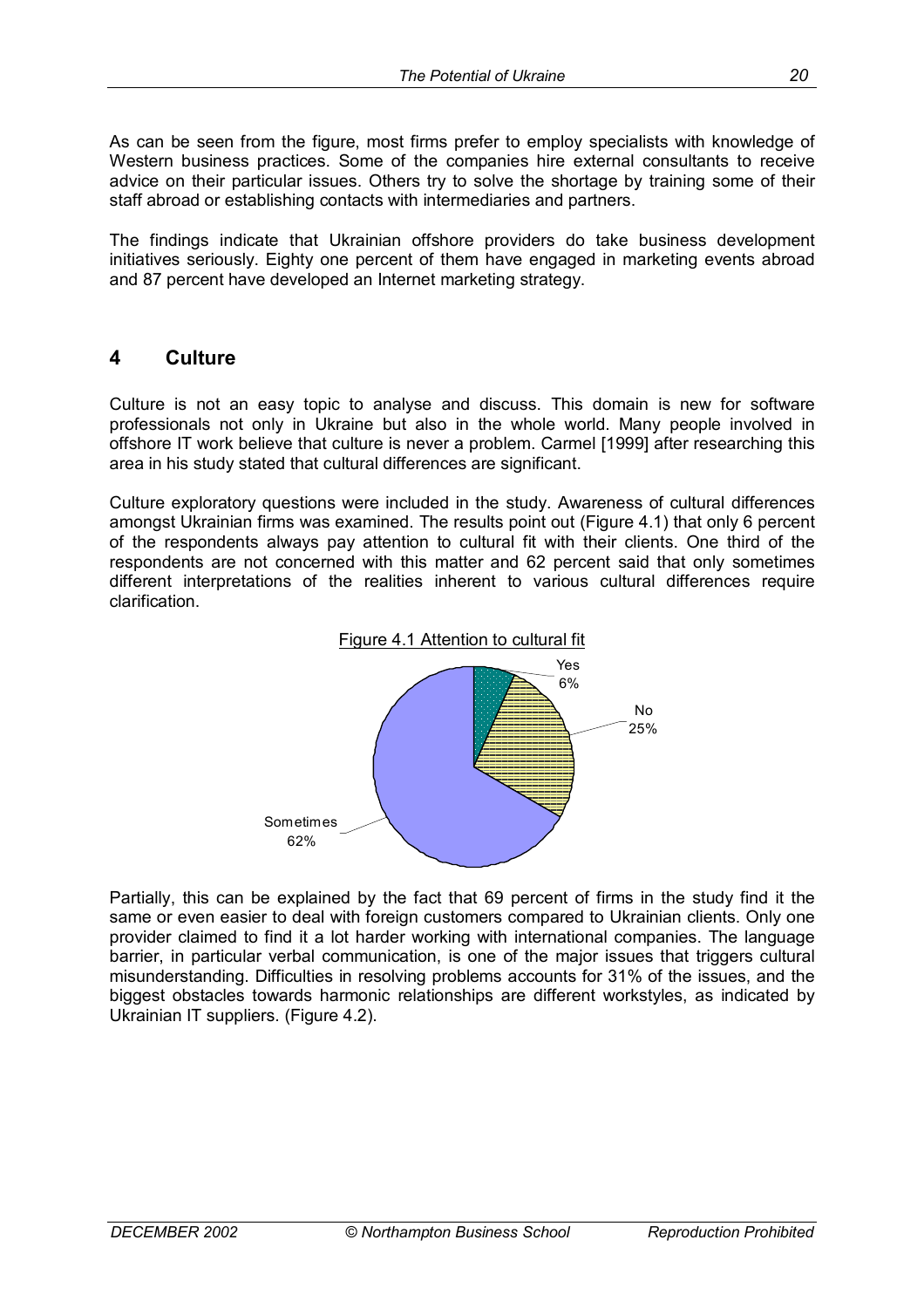

In order to address the cultural issues, offshore firms employ various means. It has already been mentioned that only 6% of surveyed companies pay attention to cultural fit, therefore there is a widespread tendency to learn just from experience about how to deal with such differences (Figure 4.3).



Site visits by both parties often help suppliers to better understand different culture peculiarities. Fifty percent of the firms have provided internal cultural courses for their staff. There are no firms that provide training sessions for clients though.

### **5 Future Development**

One of the most pleasing findings about the industry is that there were no respondents who are sceptical about its prospects. Prevalent optimism in the industry can be the major driver for future progress.

There are overall 73 percent of the respondents (Figure 5.1) that are optimistically looking forward to further integration with the Western world.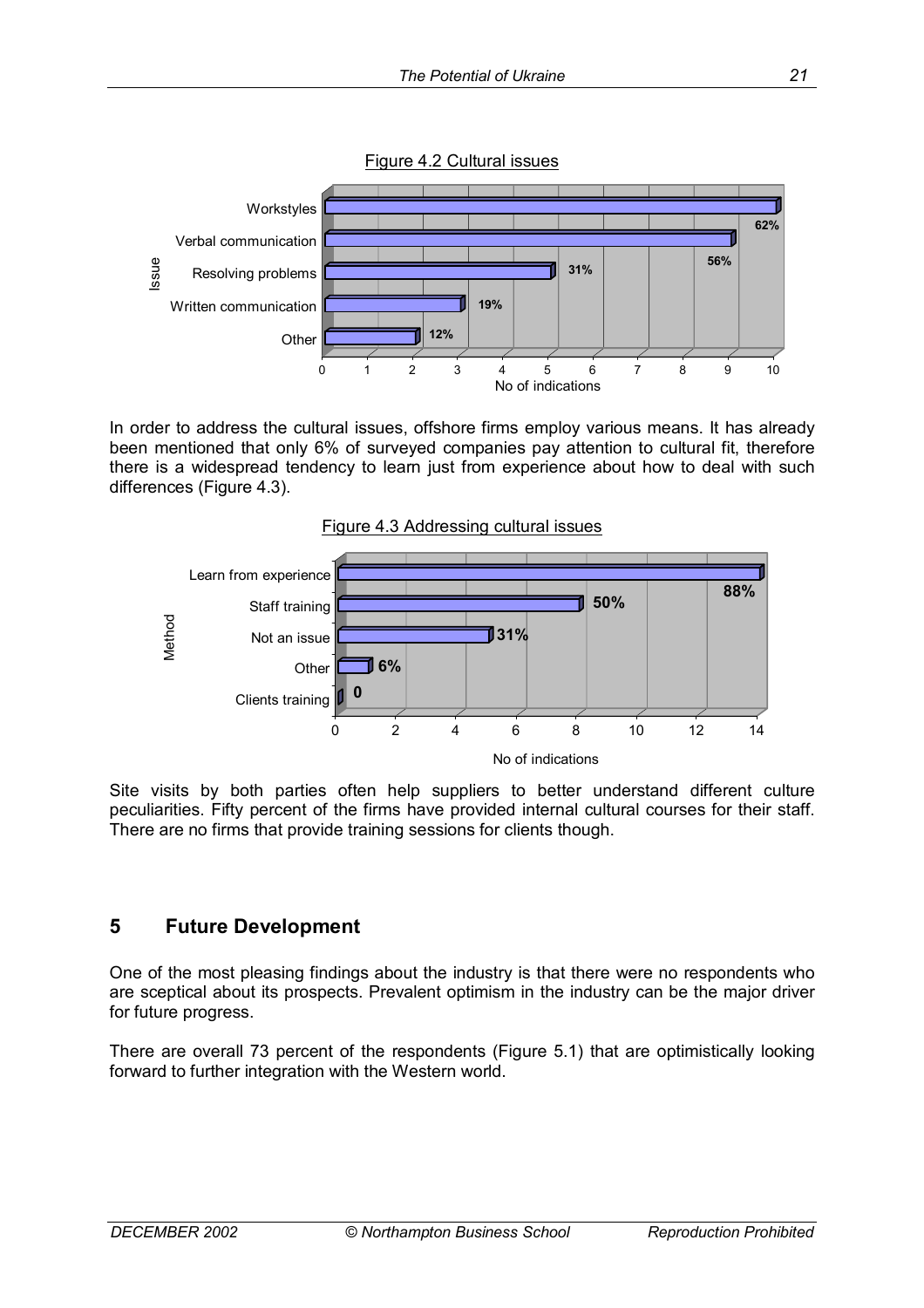

The respondents do not believe, however, that rapid growth of the industry will happen in the near future. There were no responses indicating expectation of the industry's progression next year (Figure 5.2). In the author's opinion this is connected with current uncertainties in the political arena of the country. In 1-2 years time we should expect quick industry advancement.





A list of summarised major future developments that responding organisations would like to see is presented below.

- **1**. Legislation improvement
	- (including software import/export law, labour law and others)
- **2**. Taxation system review
- **3**. Accounting system change
- **4**. Government support
- **5**. Industry conferences
- **6**. Promotion and marketing activities
- **7**. Education system innovation

The list was derived from respondents' comments throughout the study.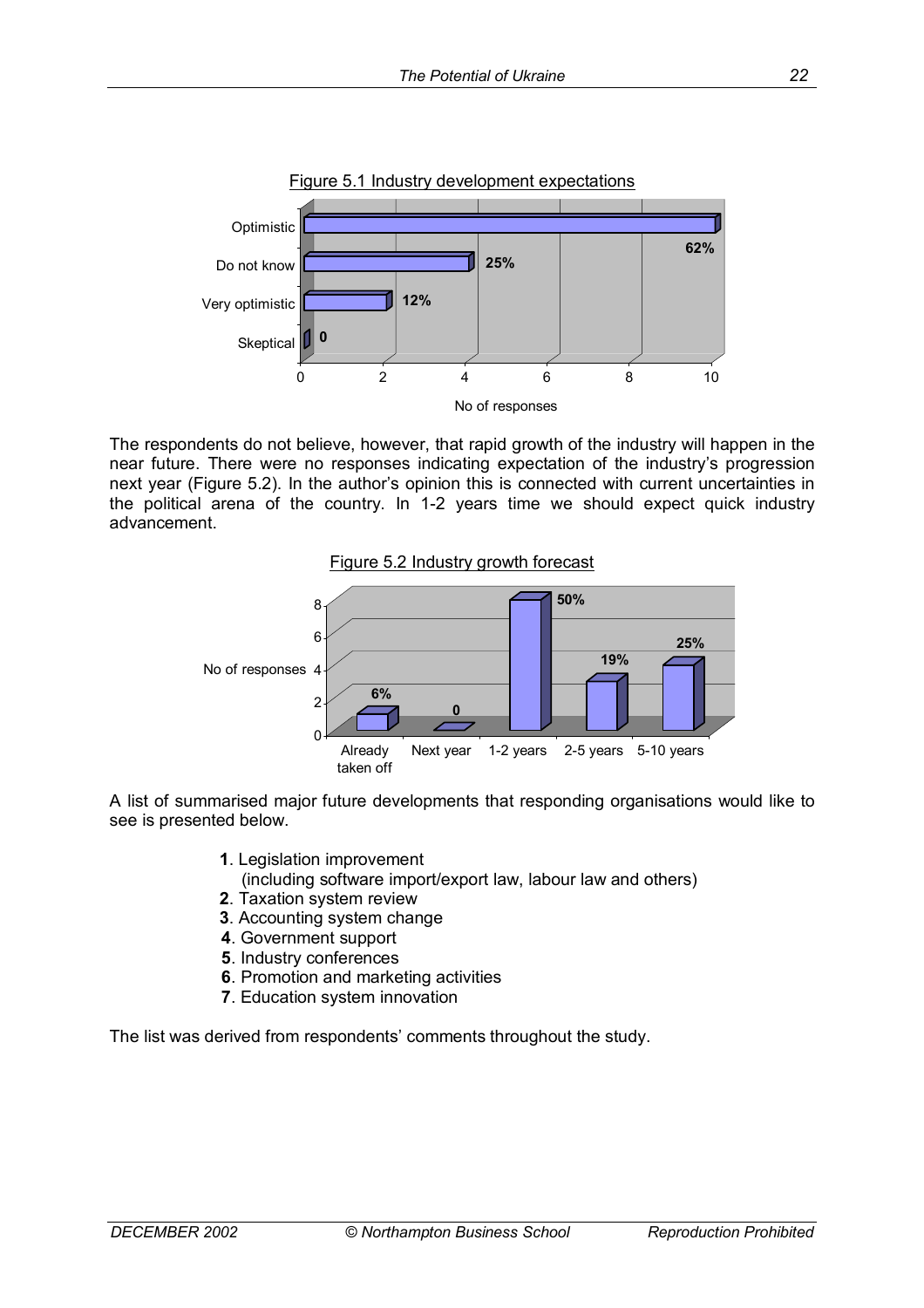## *Conclusions*

This study examined the potential of Ukraine in the global offshore outsourcing market. The main conclusion drawn from the findings is that the Ukrainian industry is still very young but possesses all necessary attributes needed to compete successfully.

The Ukrainian offshore industry research showed that surveyed companies are looking forward to establishing good relationships with Western customers and have plans to extend contacts even further by entering new markets and winning new clients. The study gave evidence that their expectations are very realistic and have good grounds for further expansion into global market. However, improving some aspects of industry infrastructure would speed up this process, while leaving them out will inhibit the development.

### **Infrastructure**

From the findings and analysis of industry infrastructure it can be concluded that Ukrainian companies do not have support from the government. All examined firms indicated that lack of such support is a major factor that holds back the industry. Companies do not have the benefits of a prioritised industry. Clearly, the government do not recognise the need to pay attention to such nationally important for country strategic development industry sector. Ukrainian firms have therefore always relied only on their own resources and capabilities. Hence, they do not believe and rely on the government, which has not been supportive.

Current taxation and legal systems are not adequate and present the main obstacle for offshore development in Ukraine. Virtually all respondents expressed significant dissatisfaction with the existing systems. These aspects of the infrastructure are fundamental reasons for 90% of offshore development work being done on the 'black market'. Firms do not want to legalise their actual sales due to flawed taxation/legislation frameworks. It is easier to make payments for development work through bank accounts abroad and avoid problems with Ukrainian laws. As a result, considerable amount of money stays in foreign bank accounts without being invested in the Ukrainian economy.

The communication infrastructure is adequate for conducting offshore IT work. This aspect of the industry is not considered the industryís weakness, but it is not its strongest side either. Further improvements in the sector of information and communication technology that could lead to reducing communication costs would be very helpful to all providers.

The Ukrainian industry is not the best certified industry in the world. Only a handful of surveyed companies are already certified, mostly by ISO. The positive finding is that there is a growing recognition of certification. The majority of respondents do want to certify their quality in the near future, and many have already taken up initial steps towards it.

The study revealed underdeveloped association support for the industry. A lot of firms did not engage in any sort of association memberships. UASWD is a fairly young organisation with limited experience in the area. The respondents know how helpful the support of an association can be if it is sufficiently developed, and expressed the hope for association advancement.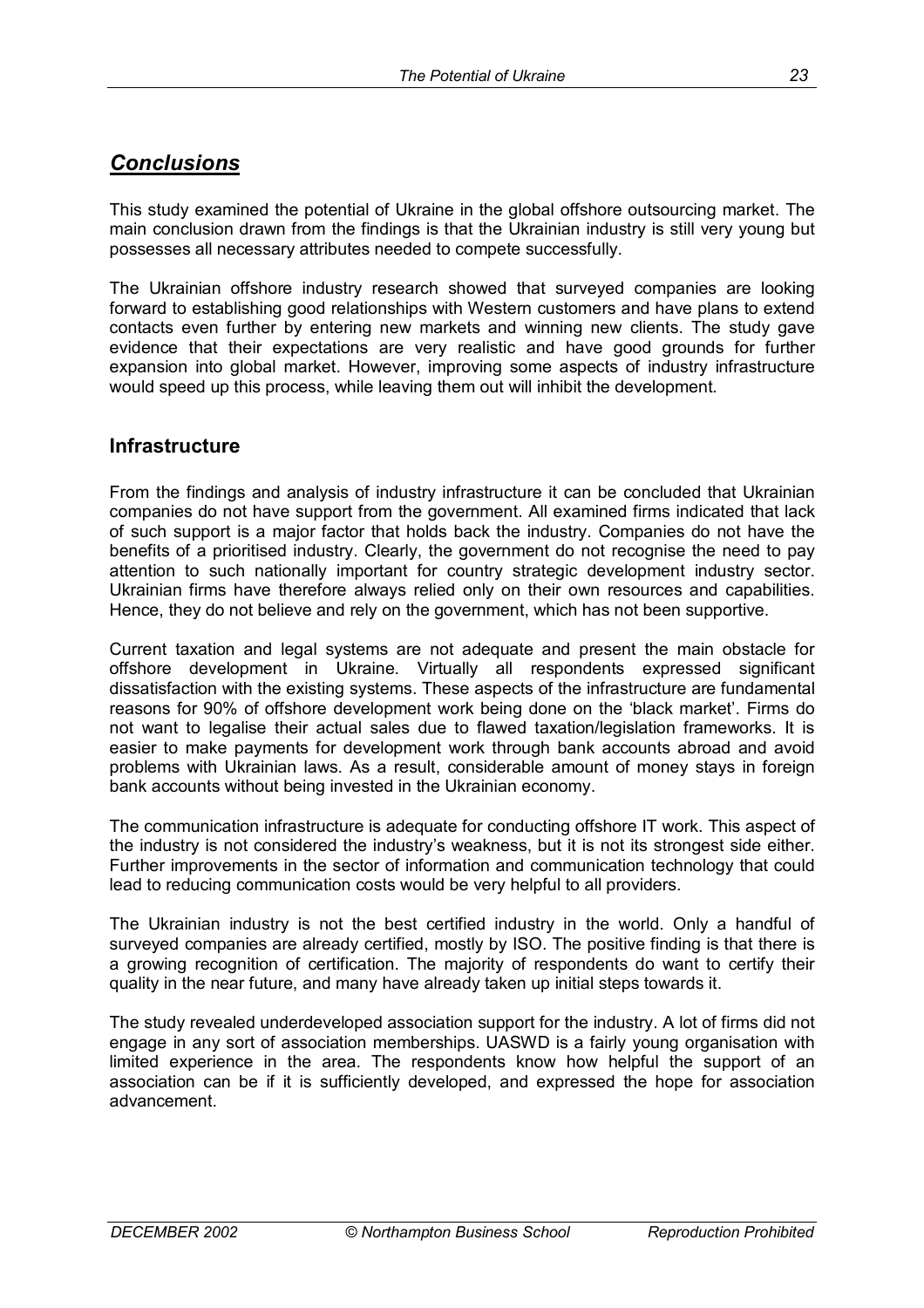### **Resources**

Some reassuring findings were discovered about the industry resources. There is a lot of hype in the literature about 'brain drain' issues. This study has enough evidence to refute this notion. It might be the truth that a lot of programmers leave Ukraine to go abroad, but this does not affect the Ukrainian offshore outsourcing industry. The companies state that although there is certain rate of employee turnover, they do not consider it as a problem. Programmersí wages are higher that the average wages in many other sectors of the Ukrainian economy. This induces more and more people to go into computing related education. Therefore, even if there are vacancies they are filled up very quickly.

The research showed that firms are satisfied with university IT graduates' skills and evaluate their ability above average. Firms spend some time on retraining graduates in order to update the skills and to adjust them for specific company requirements.

It was found that firms do suffer from a lack of business and management knowledge. The most effective way to solve this, in the opinion of the respondents, is to employ specialists who have experience working abroad.

#### **Culture**

Unfortunately, the scope and limitations did not allow examination of Ukrainian culture in depth as it requires a more qualitative approach, but some problematic areas of this were determined.

A worrying fact that has been discovered during the study is that only a small proportion of Ukrainian providers pay attention to cultural fit with the customers. The majority of software companies do not state culture as a major problem. Hence, they do not focus on this aspect of work. Nevertheless this aspect has an immense importance to the clients and should not be underestimated (Carmel, 1999).

Different workstyles is the biggest cultural barrier to Ukrainians. Dealing with it is not easy, and it is even more difficult due to verbal communication difficulties, the most often issue referred to by the offshore providers in Ukraine.

#### *Concluding remark*

On the whole, the providers of IT services in Ukraine are optimistic about the industry. They believe that this is only the beginning and all major developments are still ahead. It is not easy for them to compete with the rest of the world on the basis of pure enthusiasm, with no government support, plus numerous tax and legislation issues. However, there is a strong belief that the time will come that will change things for the better and we will see the industry prospering.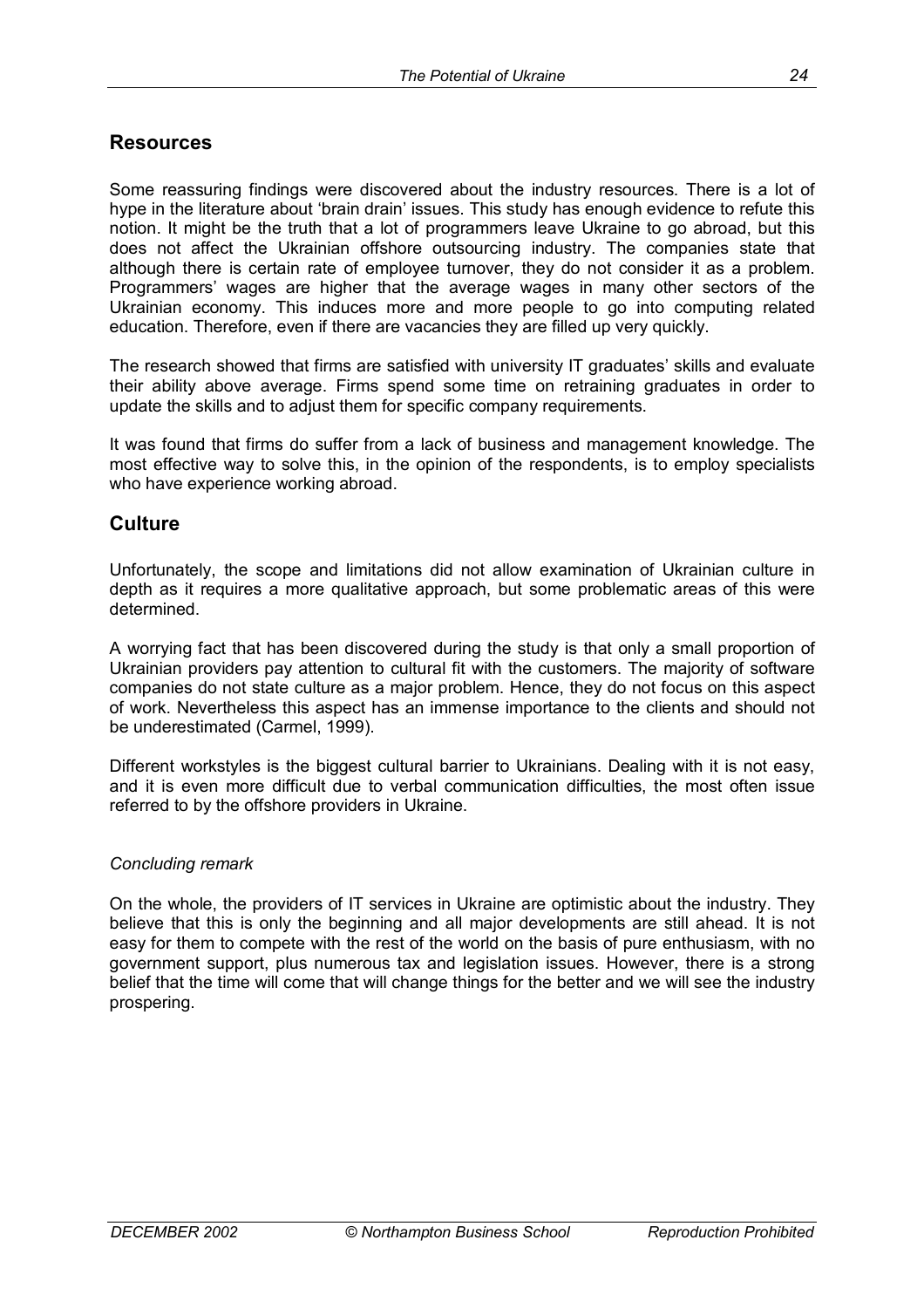## *Recommendations*

The previous section of this study summarised the main findings identified by the research. This section of the study focuses on the recommendations for the Ukrainian government, software business associations (e.g., UASWD) and offshore outsourcing exporters. Recommendations emerged from the study conclusions in the context of three criteria: industry infrastructure, resources and culture.

### **Recommendations for the Ukrainian Government**

The continuous improvement of the Ukrainian offshore outsourcing industry directly brings up the question of size growth and investments. It is unlikely and extremely hard to grow without supporting government policies. Traditionally the Ukrainian government has had proactive policies that support and subsidize sectors of the economy such as metallurgy, coal mining and agriculture. These sectors already have massive government lobbying power and political representation. The IT industry in Ukraine does not have and has never had anything like that.

The central recommendation to the government is to establish clear responsibility for technology policy. The president of the Ukraine passed a decree for more IT parks, pro technology policies and tech business incubators [CIO Magazine, 2002], but, as this research findings show, there are no indications of noticeable positive effect from this. A special position in the Cabinet has to be created with an allocated budget and coordinated policy with other Ministry agencies. A division of responsibilities and, especially, bureaucratic administration must be avoided.

Other recommendations are given below in order of importance:

**1**. Improving the legal and regulatory environment. The American Chamber of Commerce [2002] explored issues in this area in detail and gave some good recommendations. Urgent actions have to be taken by the government. Close cooperation with offshore exporters to make progressive and effective changes is highly advisable.

**2**. Introduce tax incentives for offshore outsourcing companies. The government has to take Indian and Irish practices as successful models of the offshore industry development. This measure will induce providers to legalise their profits, ensure greater transparency and stimulate investments in IT business.

**3**. Provide assistance in international promotion and lobbying. Outsourcing conferences organised by government agencies will draw attention to the industry in the global arena and potentially bring new Western customers.

**4.** Provide more resources on IT education programmes. An innovative approach to higher education can be introduced in order to make the system more competitive. National scholarships, foreign study and internships would be valuable, especially in the area of IT business management.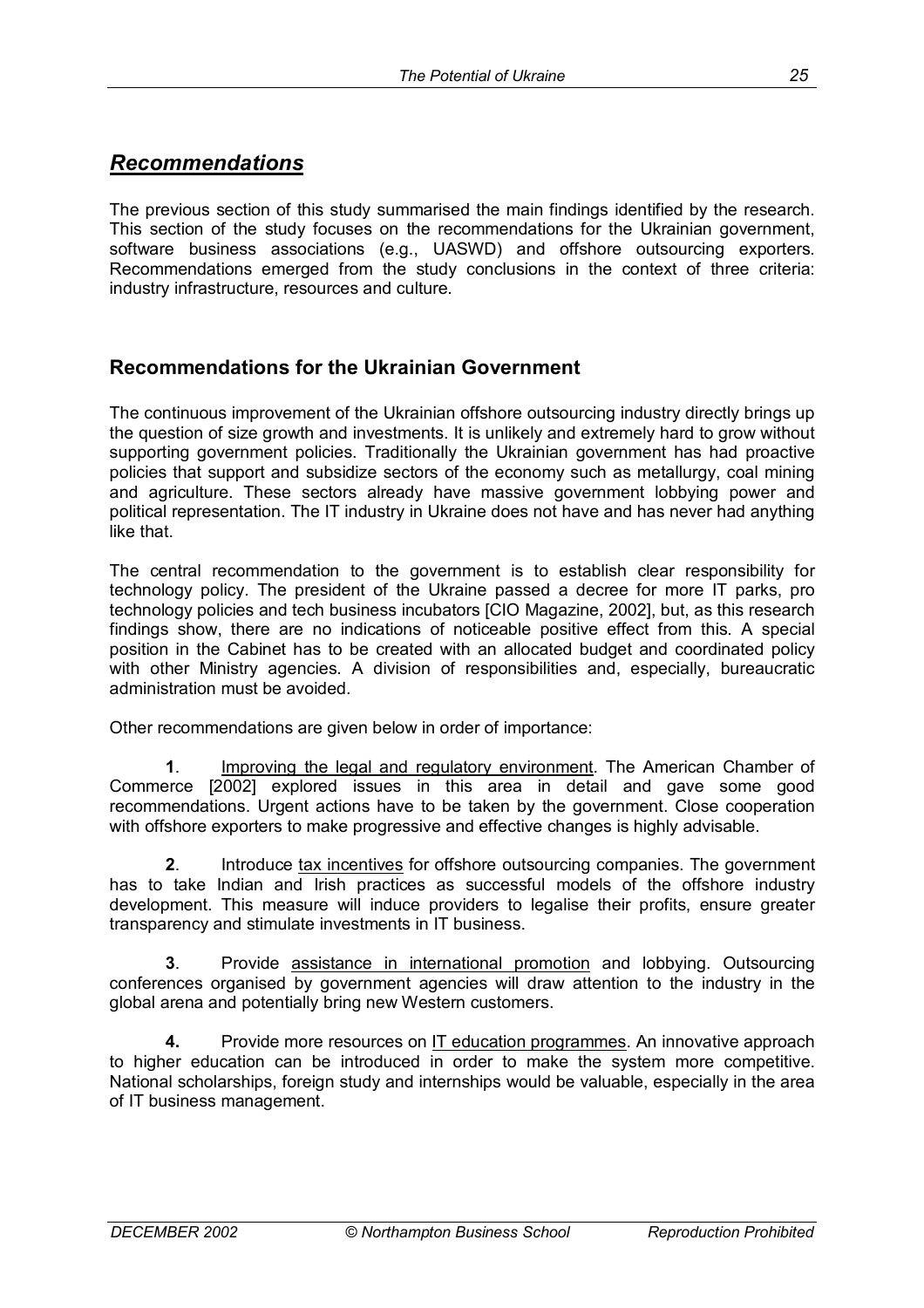## **Recommendations for IT Business Associations**

The study showed that association support in Ukraine is underdeveloped. UASWD is not anywhere near the size and effectiveness of NASSCOM, which provides an excellent model that UASWD can learn from.

In the author's view the best way forward is to create one single yet strong non-government software business association in Ukraine rather than many weak organisations. UASWD can be a base for this. Multiple associations are probably not the most productive idea. Ukraine has to avoid the mistakes that neighbouring Russia has experienced where efforts to organise strong association have often failed due to internal wrangling. However, establishment of separate governmental IT association would create a competitive and stimulating environment (as in the case of India).

To become an effective association UASWD needs to build membership and to develop resources. The study showed that the majority of the firms are not members of the association. Therefore, UASWD has to put efforts in promoting itself amongst domestic companies and to build trust and tangible/intangible support. Training, consultancy and advice are the prerequisites for starting a successful relationship. The initial steps the association has already undertaken. V.Spiridonov, Executive Director of UASWD has revealed to the author plans to form CMM certification assessment facilities on the base of the association. This is a positive move by the association. The leadership of UASWD should be capable of operating as a domestic as well as an international promoter.

Other recommendations to UASWD include:

- **1**. Create promotion programmes aimed at a Western audience
- **2**. Offer providers support for international promotion
- **3**. Develop certification support
- **4**. Make contacts and utilize international diasporas abroad, especially in US and Canada, the biggest Ukrainian diasporas settlements
- **5**. Close cooperation with the foreign commercial community
- **6**. Establish a physical presence in global strategic markets
- **7**. Assist Western clients with business in Ukraine

### **Recommendations for Ukrainian providers**

The offshore outsourcing industry in Ukraine is relatively small, growing and lacks scale. But this research has indicated great aspirations and optimism amongst the respondents. It has also shown that a lot has to be done before Ukrainian IT exporters become a competitive force in the global market. Each year more and more new firms enter the market offering improved services. The literature reviewed suggests that competition is likely to increase. Therefore, if Ukrainians do not want to be left out of this contest, they must urgently implement the following recommended programmes:

#### *1. Unite*

Working together to develop strong business associations, both governmental and nongovernmental, that could lobby government for a favourable offshore work environment.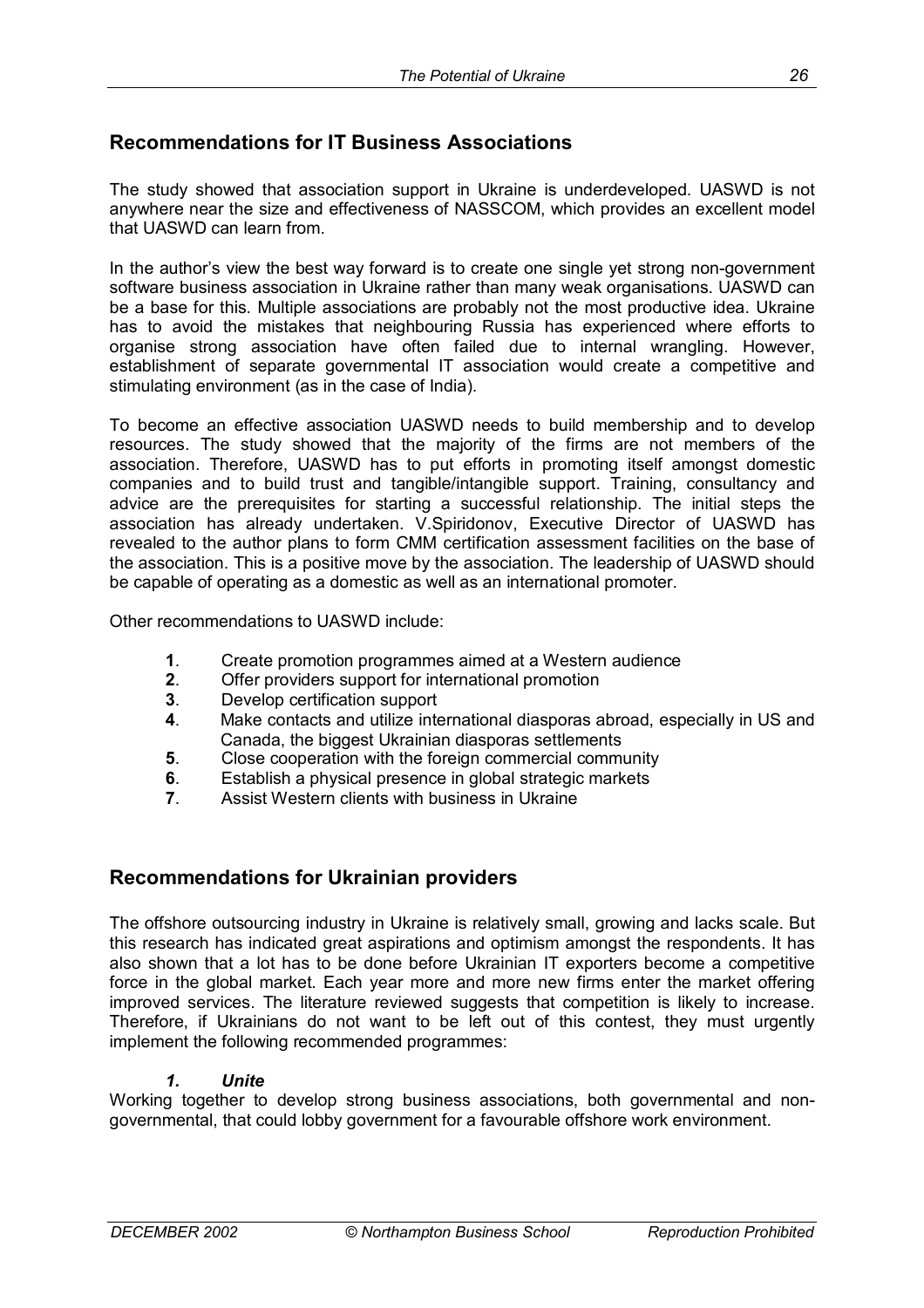### *2. Differentiate*

Ukrainian providers need to differentiate their services. At the moment they can compete on the basis of low price, but the time will come when they will have to compete on a better quality basis. CMM certification is the first step towards it. However they have to clearly recognise this need.

Another aspect of differentiation is to promote and to set apart the Ukrainian industry from the Russian and other Eastern European offshore industries. Collaboration with those industries is vital but it has to be promoted as a separate and distinct unit.

#### *3. R&D*

Working closely with universities and R&D institutions. This cooperation will benefit both firms and institutions. Sponsorship programs, training opportunities for students and academic contacts will make the industry more innovative and competitive.

#### *4. Business education*

The reason for the lack of business and management skills is that many firms were established by technical entrepreneurs. There is a shortage of skills which can be solved by investing in management education. Links with business schools at home and abroad in addition to training and hiring policies are the most important opportunities in the area.

#### *5. Strategic partnering*

Forming joint ventures and strategic partnerships with Western firms is the fastest way to gain much needed business expertise, experience and recognition. In some cases a good option is to become specialised subcontractors to global outsourcing firm.

#### *6. Cultural education*

As business grows there is a growing need to spend more time for multicultural interaction on large-scale projects. This requires constant awareness of cultural differences. It is advised that Ukrainian providers ask themselves not just how they feel working with international clients, but how their customers feel working with them.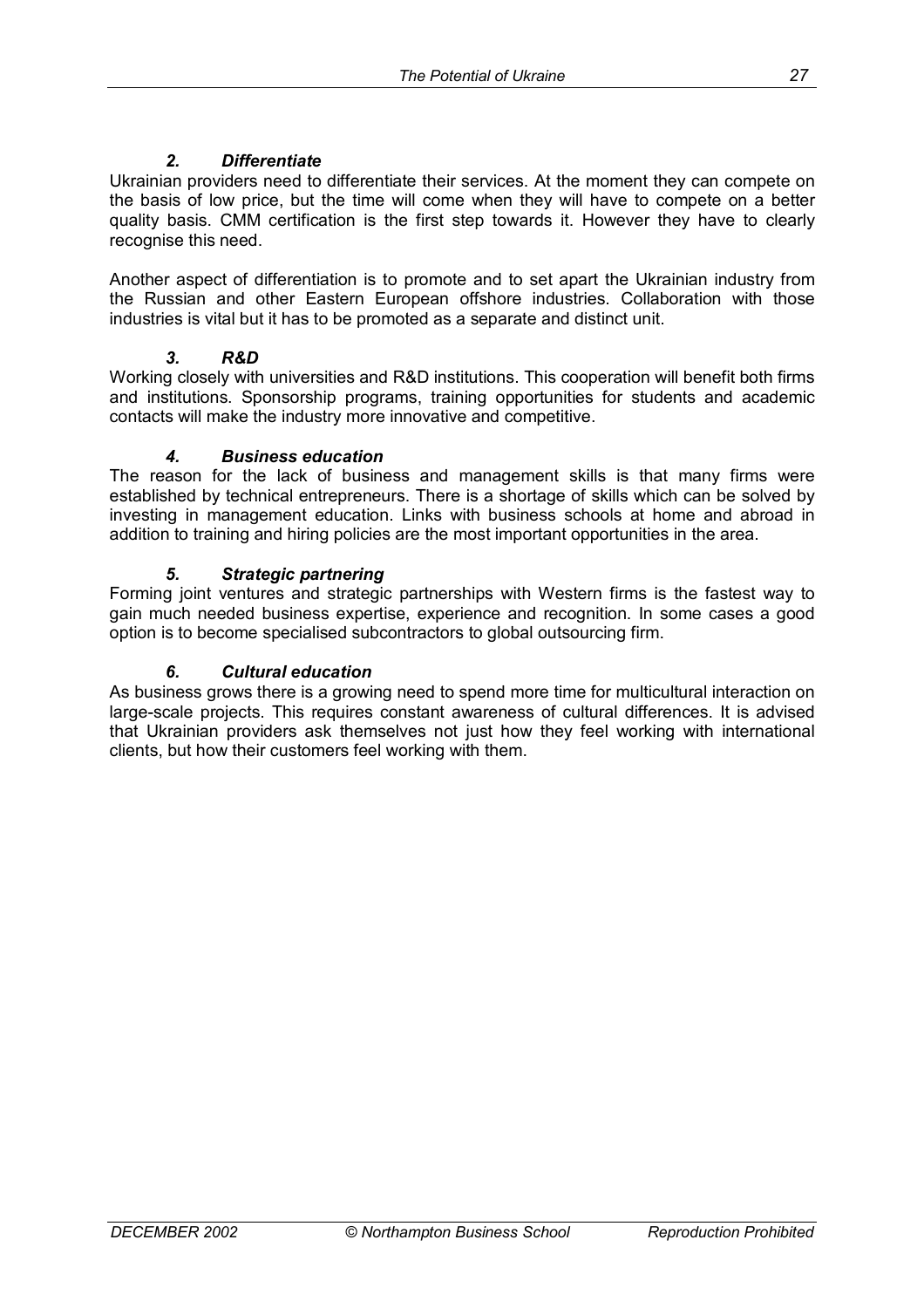## *References*

AmCham (2002) White Paper on Offshore Software Development in Ukraine (Version 3.3). *IT Committee of American Chamber of Commerce in Ukraine.* 14 June 2002.

Busher, J (2002) What is your Sourcing Strategy. *The Outsourcing Project.* Vol.1, March 11, pp. 58-60. Available from: www.busher.outsourcingproject.com [Accessed 15 May 2002].

Carmel, E. (1999) *Global Software Teams: Collaborating across borders and time zones.* Prentice Hall, Inc.

Carmel, E. and Agarwal, R. (2002) The Maturation of Offshore Sourcing of Information Technology Work. *MIS Quarterly Executive.* Vol.1, No.2, pp. 65-77. June 2002.

CIO Magazine (2002) The Buyerís Guide to Offshore Outsourcing: Ukraine. *CIO Magazine*. November 15.

Coomber, R (1997) *Using the Internet for survey research*, Sociological Research On-line, 2:2 Available from: www.socresonline.org.uk/socresonline/2/2/2.html [Accessed 12 September 2002].

Due, R. T. (1992) The real cost of outsourcing. *Information systems management.* Vol. 9, No. 1, pp. 78-81.

Gupta, S. (2002) Riding the Offshore Wave. *PricewaterhouseCoopers*

Jansen, M. (2002) The changing face of the Outsourcing Marketplace. *Infoserver LLC.*  Available from: www.outsourcing-requests.com/center/jsp/requests/print/story.jsp?id=2216 [Accessed July 2002].

Klepper, R. and Jones, W. (1998) *Outsourcing Information Technology, Systems and Services*. NJ: Prentice Hall.

Lacity, M. C. and Willcocks, L. P. (2001) *Global Information Technology Outsourcing*. Chichester: John Wiley and Sons Ltd.

Lane, S (2002b) Offshore Software Outsourcing Best Practices. Building Successful Relationships on a Diverse Business Model. *Aberdeen Group, Inc.*. September 2002.

Lane, S. (2002) Analyst presentation: Steve Lane on IT Services and the Growth of Offshore Suppliers. *Aberdeen Group, Inc*..

LeClaire, J. (2002) Report: Outsourcing is a silver lining of IT services cloud. *NewsFactor Network.* Available from: www.ecommercetimes.com/perl/story/17840.html [Accessed June 2002].

Mason, T. (1990) *Perot.* Dow Jones. Irvin. IL.: Homewood